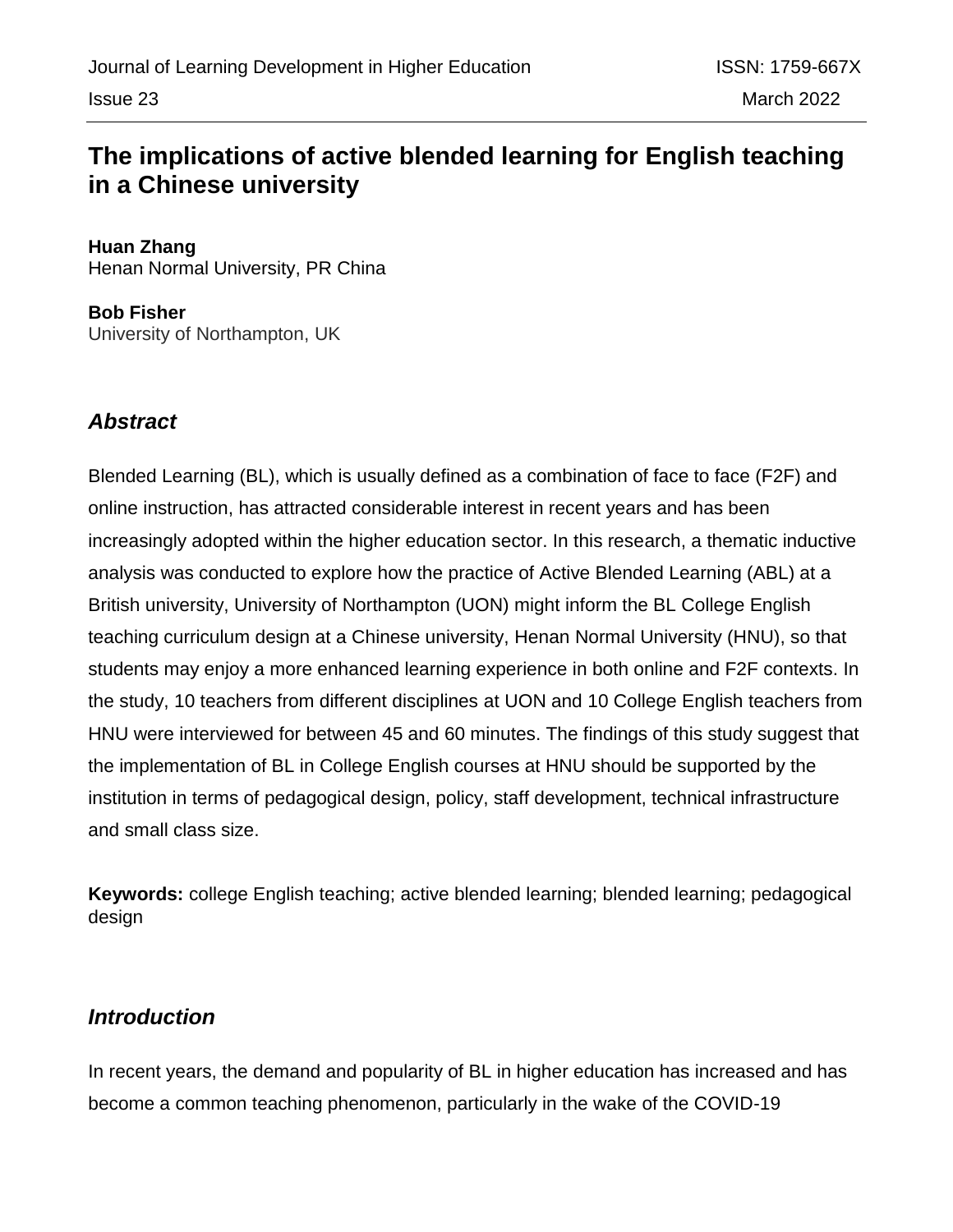pandemic, which prompted many universities to use BL as a means of delivering academic programmes, whilst at the same time minimising the spread of the virus. Although there is no universally accepted definition of BL in previous research, most definitions focus on combining two components: F2F and online instruction (Garrison and Kanuka, 2004; Graham, 2013).

Based on the two components of BL, higher education institutions around the world have adopted different BL models for the development and implementation of their courses. For example, Henan Normal University (HNU) in China, has delivered BL courses in different subjects. At HNU, College English is a compulsory course for all non-English major undergraduates. College English courses use Unipus as the delivery platform, which is an English Language learning application offering learning resources and exercises for each unit, automatic marking of exercises and statistical analysis. Students and teachers can use Unipus via mobile phones and the website. Each unit of the College English course is divided into three stages: pre-class, in-class and after-class. During the pre-class stage, students access Unipus and complete tasks according to the teacher's instructions. The in-class stage includes two steps. The first is a series of F2F lectures delivered by HNU teachers, which mainly explains the difficulties in the learning content. Then the classroom is flipped, with students actively engaged with learning activities and teachers offering guidance. Students present the outputs they completed in the pre-class period and receive feedback and comments from the teacher.

During the after-class stage, students use Unipus to complete exercises, and teachers develop teaching plans for the next unit.

Meanwhile, the University of Northampton (UON) in the UK developed the ABL model, which has been defined as

'a pedagogical approach that combines sense-making activities with focused student interactions (with content, peers and tutors) in appropriate learning settings – in and outside the classroom. ABL focuses on engaging students in knowledge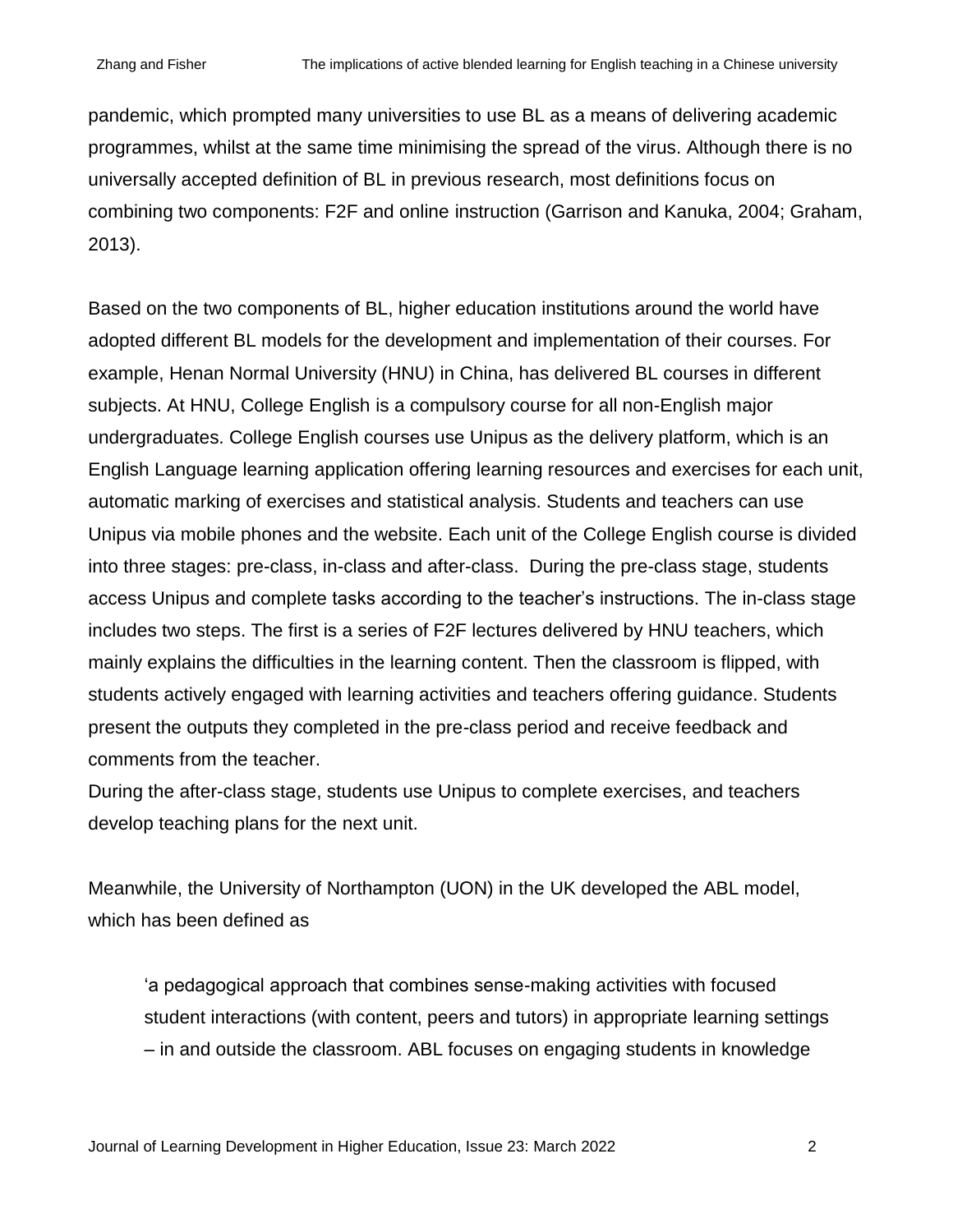construction, reflection and critique, in developing learner autonomy and in achieving learning outcomes.' (Padilla Rodriguez and Armellini, 2021)

ABL is composed of 3 stages: pre-session, real-time session and post-session. (see Figure 1).

### **Figure 1. An active blended learning framework (**Padilla Rodriguez and Armellini, 2021)



During the pre-session stage, tutors release learning resource material to the virtual learning environment (VLE) platform and assign the students' pre-session tasks. Students are asked to go through the learning resource on the VLE platform in their own time. Following this, students work individually or in groups to complete pre-session tasks assigned by the tutors in their own time and then upload the output of the pre-session task to the VLE. Tutors are available to guide and moderate students' online work. The real-time stage is F2F. Based on the students' performance in the sense-making activity, the tutor makes use of this F2F session to explain difficult points. Finally, during the post-session stage, students complete the post-session task set by the tutor to consolidate their understanding of the topic.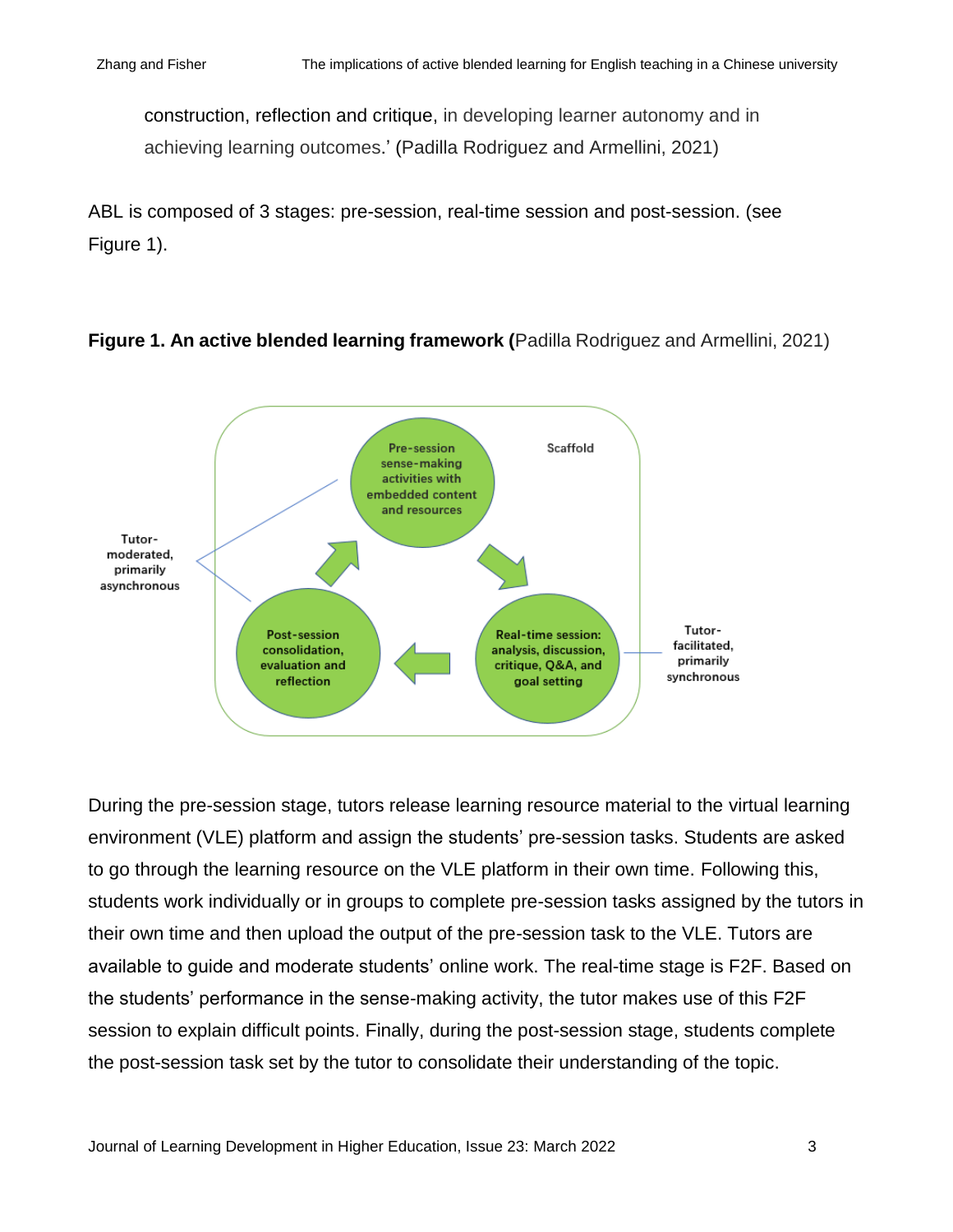UON staff have successfully used ABL to improve their pedagogical design and teaching practices, creating more engaging interventions for UON students. While the ABL model has much in common with the College English BL of HNU, such as in the learning sequence guided by the two models, there are differences in how learning activities are designed and supported at different stages. For example, there is the lack of tutor's presence, intervention and guidance on students' independent work in the pre-class stage of HNU's BL model. The ABL model emphasises active learning through small group interactions, both online and face to face, synchronously and asynchronously, whereas the group size in HNU is usually quite large, making it more challenging to design group work online. In addition, there are a number of additional advantages to ABL worth exploring, which may enable HNU to implement College English BL more effectively. In this study, semi-structured interviews were conducted with 10 teachers from various disciplines at UON, and 10 College English teachers from HNU to examine how the ABL practices developed at UON can inform the BL design of the College English Teaching curriculum at HNU, thereby facilitating a more active learning experience, both online and F2F.The research findings will provide references for the research and practice of BL in HNU.

### *Literature review*

BL has many advantages which makes it popular among both teachers and students. One of the key benefits is the greater flexibility it affords students. BL allows students to work at their own pace and work from home, which enables them in turn to better balance family, work and academic commitments (Vaughan, 2007). BL contributes to improved learning outcomes for students (O'Toole and Absalom, 2003; Dziuban et al., 2006; Lim and Morris, 2009, Woltering et al., 2009) and student motivation and satisfaction (Woltering et al., 2009). In English Language teaching, BL can be used effectively to develop the language skills of learners (Ghazizadeh and Fatemipour, 2017). Positive findings have also been reported by López-Pérez et al. (2011), who found that BL raised students' exam marks. Vaughan (2007), meanwhile, suggests that BL increases student engagement and enhances opportunities for teacher-student interaction.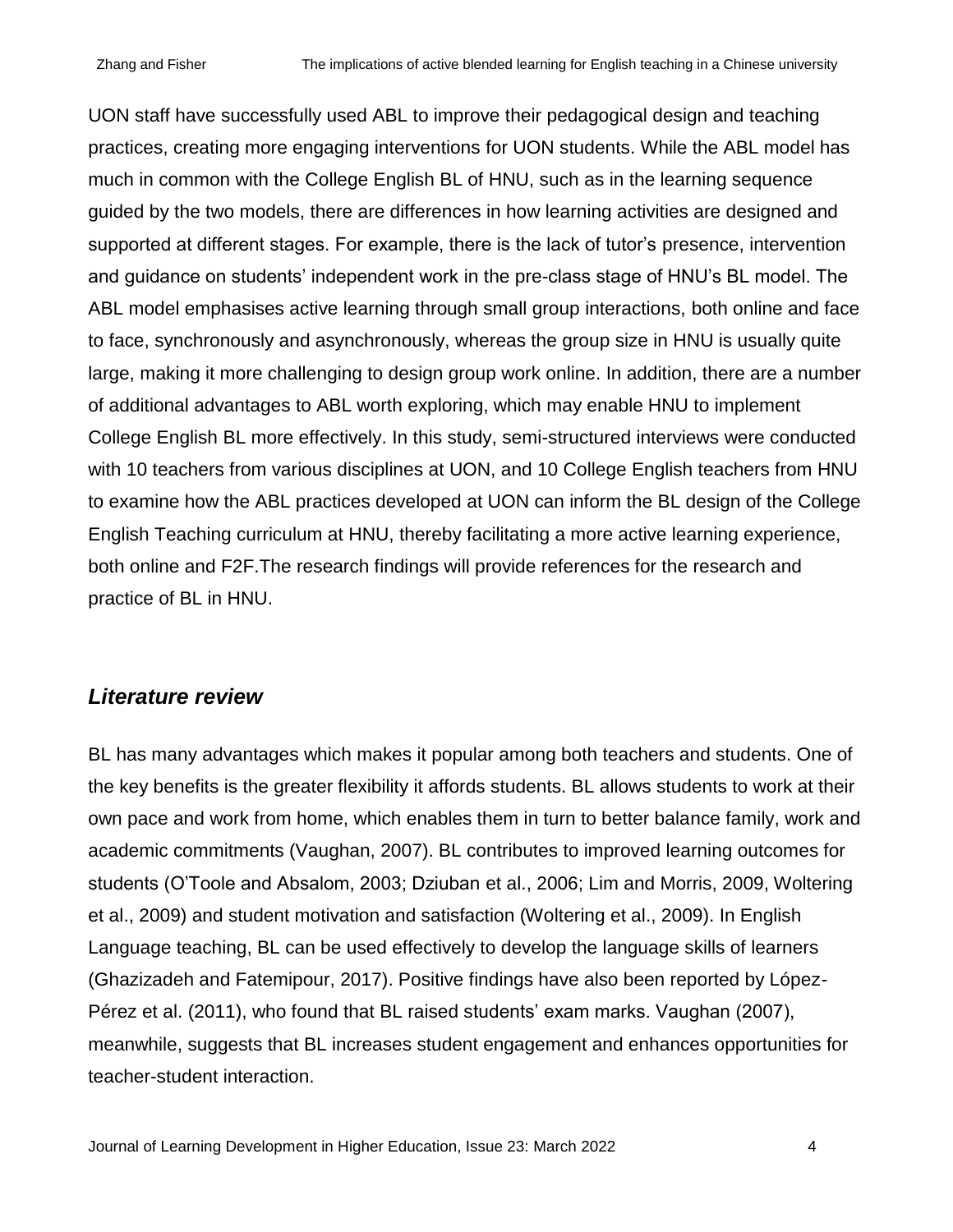In a BL environment, tutors can adopt a range of active learning strategies to promote students' learning. For example, role playing can increase motivation (Wishart et al., 2007), enhance collaborative learning (De Wever et al., 2008) and stimulate greater problem-solving (Clark and Sampson, 2008) when implemented in online learning. Problem-based and project-based learning have been shown to have improved students' critical thinking (Mergendoller et al., 2006), deepened their understanding of the learning content, prolonged their memory of the learning content (Penuel and Means, 2000), and improved their problemsolving skills (Mergendoller et al., 2006). The use of ice-breaking activities in online classes facilitates student participation and interaction, thus building a sense of community (Conrad and Donaldson, 2004). The use of videoconferencing as a tool can promote students' active learning (Rodrigo et al., 2010) and increase student satisfaction (Kliger and Pfeiffer, 2011) in a BL environment. Meanwhile, incorporating peer assessment using Facebook with BL can be interesting and effective for college-level English writing classes (Shih, 2011).

Although the potential benefits of BL are widely recognised, there are challenges when implementing this approach, perhaps the most important of which is student participation (Alebaikan and Troudi, 2010; Lotrecchiano et al., 2013). For example, students' difficulties in terms of self-discipline (Alebaikan and Troudi, 2010) and poor time management (Kenney and Newcombe, 2010) may also have a negative impact on participation in BL. Increasing tutor workload has been identified as another issue within BL as tutors have reported spending more time in redesigning the modules, preparing BL materials, and moderating and assessing student's online work (Alebaikan and Troudi, 2010; Gedik et al., 2013). In addition, technical and internet problems are considered a challenge for the successful implementation of BL (Al Zumor et al., 2013). Poor internet connection and lack of technological skills may inhibit students' online discussion and interaction (Al Zumor et al., 2013) and cause considerable frustration (Hara and Kling, 2000), which may in turn have a negative impact on learning.

The successful implementation of BL cannot be achieved without the support of institutions, which primarily comes in the form of staff development and infrastructure. Staff development is regarded as critical by researchers and practitioners because, as Owens (2012) notes,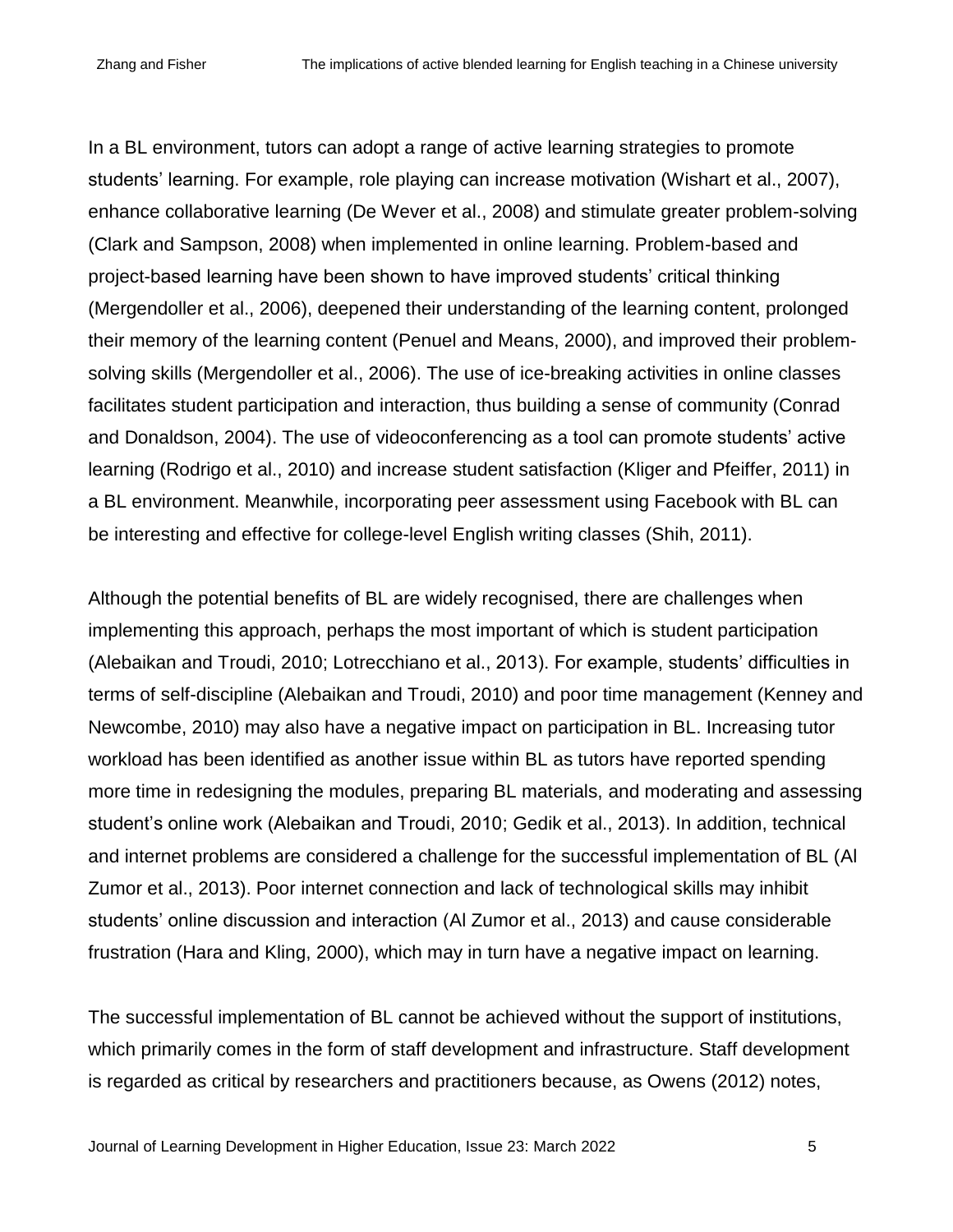many tutors need to develop new technological and pedagogical skills to teach in a blended format. Tutors must have the necessary technical skills to design and maintain an online component of each course (Toth et al., 2008). When institutions do not provide sufficient opportunities for professional development, many tutors will be unlikely to adopt a BL approach, but instead replicate traditional teaching methods (Garrison and Vaughan, 2013). Successful BL implementations require a flexible and robust technological infrastructure to support them (Niemiec and Otte, 2009; Graham et al., 2013; Moskal et al., 2013; Castro, 2019). These technical requirements are determined by the availability of server, bandwidth and accessibility, security, infrastructure, hardware and software (Singh, 2003).

Moreover, digital literacy of staff and students is also a key factor in the successful implementation of blended learning. Hanson and Carlson (2005) believe that teaching staff must have digital literacy in order to maximise the use of technology and must have a high degree of understanding of how technology supports teaching in an online environment. Tang and Chaw (2016) provided evidence that digital literacy is a prerequisite for students to learn effectively in a BL environment.

In conclusion, very few studies have been found that compare the use of different BL models in different universities. This paper seeks to explore the implications of ABL for College English BL at HNU. The conclusion from this study will contribute to the pedagogical design of College English blended learning and provide some suggestions for institutional policy regarding BL at HNU.

## *Methods*

### **Research question**

To achieve the research purpose, the research question of this study is: what are the implications of ABL for English teaching in a Chinese University?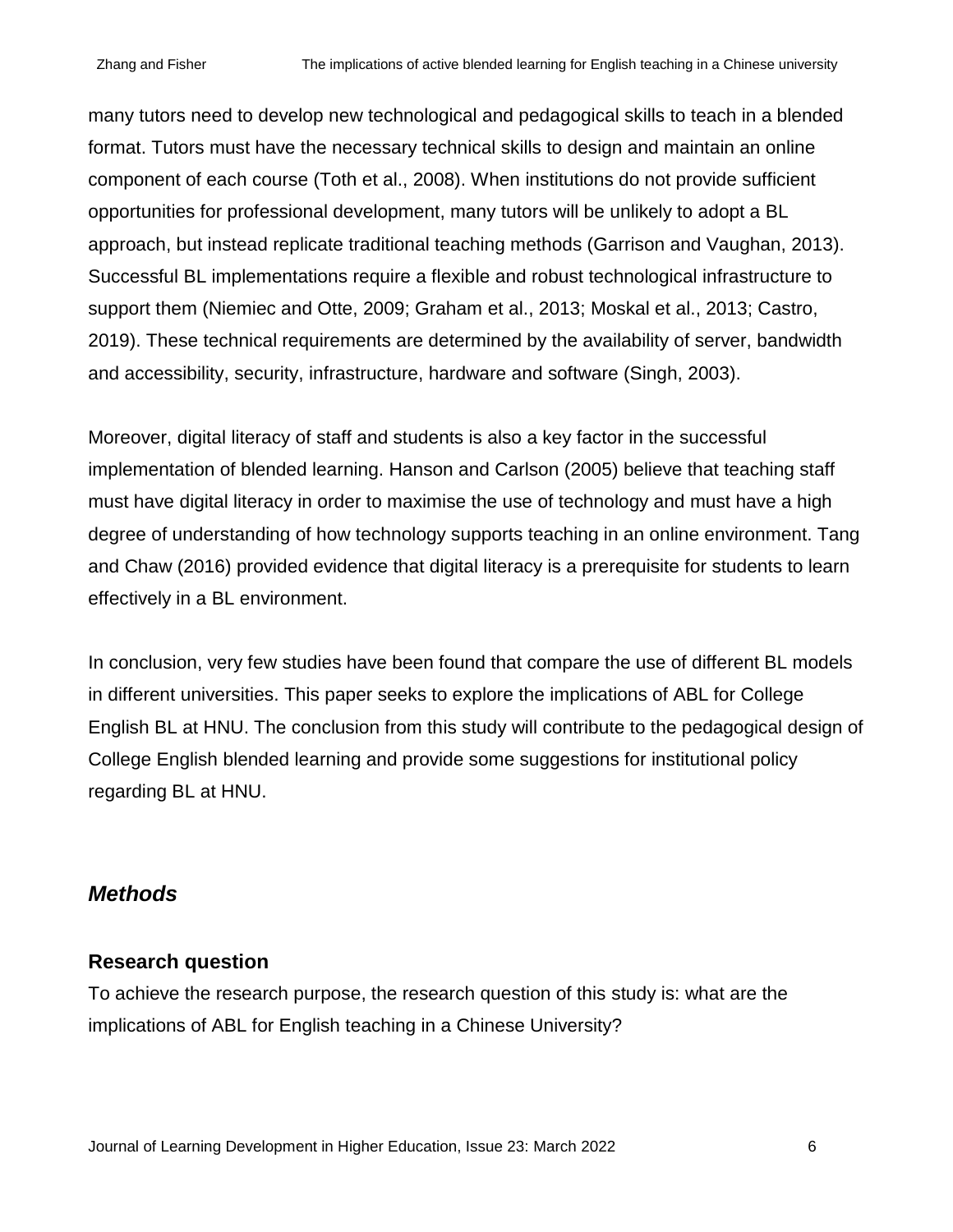### **Data collection method**

To answer the research question, qualitative methods were employed in this research. Data were collected through one-on-one interviews with 10 UON teachers and 10 teachers of HNU who teach College English.

Interview participants from HNU were recruited from the Faculty of International Studies at HNU. There are 27 teachers in the College English Teaching and Research Section, and an email invitation was sent to all of them to participate in a personal interview with the researcher. Before the one-on-one interviews with HNU teachers, they were introduced to the ABL approach through documents, publications, presentations and videos, which were sent to them via email. At the beginning of the interview, the researcher provided further opportunities for the interviewees to ask questions before conducting the interview.

Interviewees from UON come from a variety of disciplines. An email invitation was sent to the potential interviewees to invite them to participate in a personal interview with the researcher. One-on-one interviews were conducted online using tools such as Webex, Collaborate or other online tools agreed by the participants.

The interviews were conducted in September 2020, lasted between 45 and 60 minutes, and was recorded.

### **Data analysis method**

Audio recordings of the interviews were transcribed for analysis. Data were then analysed by data-driven inductive thematic analysis. The steps of data analysis in this research follow Braun and Clarke's (2006) proposed six-phase framework:

1. Familiarising yourself with data. Interviews with 20 teachers were recorded and transcribed into text, and the interview data were read and re-read until the content of the data had been assimilated. At this stage, the researcher took notes and jotted down early impressions.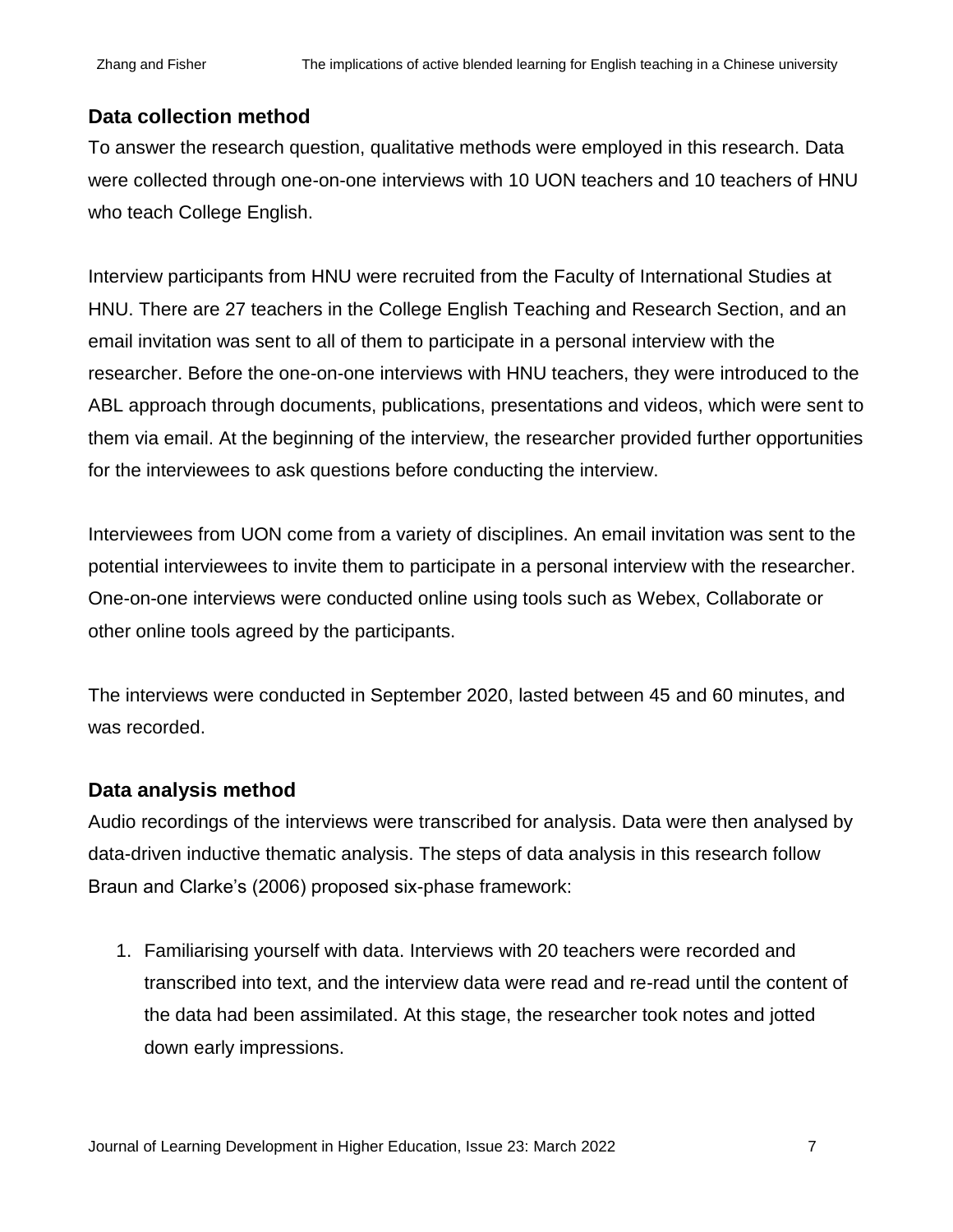- 2. Generating initial codes. Manual coding was adopted in this study. Coloured pens were used to make notes on the text to make it easier to identify repetitions and these were then encoded. For example, active learning, student engagement, advantages of ABL, issues of ABL, institution support.
- 3. Searching for themes. Putting the same coded material together and searching for potential themes. Different codes were integrated into broader themes.
- 4. Reviewing themes. Potential themes identified were reviewed and improved. Some of the potential themes were not related to the research question, while others were combined into broader ideas or divided into separate themes.
- 5. Defining and naming themes. A detailed analysis of each theme was conducted and a name was selected for each theme. In this study, three major themes and seven subthemes were defined and named.
- 6. Producing the report. The three themes and seven sub-themes were analysed, and an analysis report was written up.

## *Results*

Encoding, analysis and theme naming of interview data resulted in three themes and seven sub-themes (Table 1).

| <b>Major Themes</b>             | <b>Sub-themes</b>                                   |  |  |
|---------------------------------|-----------------------------------------------------|--|--|
| Promote active learning through | Apply a range of teaching methods and strategies to |  |  |
| <b>ABL</b>                      | promote active learning                             |  |  |
|                                 | Use of technology and tools to promote active       |  |  |
|                                 | learning                                            |  |  |
| <b>Issues of ABL</b>            | Students' non-engagement                            |  |  |
|                                 | Tutor's workload                                    |  |  |
| The importance of institutional | Provision of staff development training             |  |  |
| support                         | Provision of a robust technical infrastructure      |  |  |

|  |  |  |  | Table 1. Major themes and sub-themes. |
|--|--|--|--|---------------------------------------|
|--|--|--|--|---------------------------------------|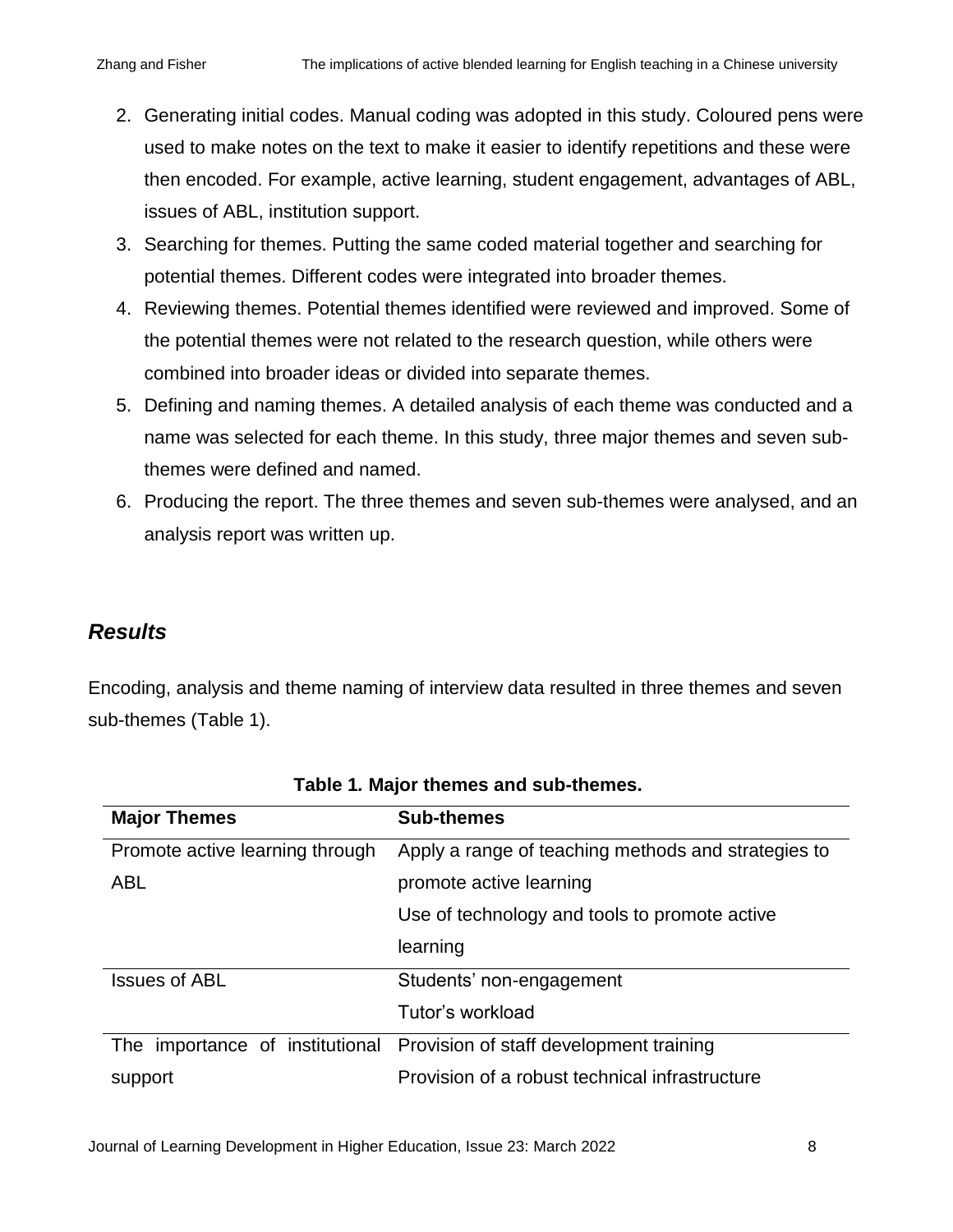### Providing resources for small group teaching

#### **Promote active learning through ABL**

Data suggested that ABL enabled UON tutors to adopt a range of teaching methods and strategies to promote student active learning.

*Apply a range of teaching methods and strategies to promote active learning* One tutor used group-based tasks in his Computing course to engage students with active learning. For example, in one group-based task, students were required to design a lunch box as a pre-task and then each group was required to present their design during the F2F session of the ABL course. The same tutor also used project-based tasks in his Artificial Intelligence course to promote active learning. For example, a technical engineer was invited to one F2F session to talk about problems he had encountered in practice. Following that session, as part of a post-session task, students were asked to engage in a project-based task in which they come up with solutions to the problems identified by the engineer, requiring them to apply knowledge and theory to resolve real-world problems.

Peer feedback has been used by a number of UON tutors to promote active learning within ABL courses. In one management course, the tutor used Peergrade as part of a pre-task to engage students with active learning. Students were asked to provide a summary of the key concept in Peergrade. As part of the pre-task, students were also asked to score each other's summary and provide feedback to justify the score they have given.

Increasing student choice in the learning process has been used as another strategy to engage students with active learning within ABL. For example, in a Computing course, one UON tutor designed different forms of post-session tasks within an ABL course. Students were able to choose one form of task which allowed them to demonstrate their strength, such as an analysis, a discussion or a practical application.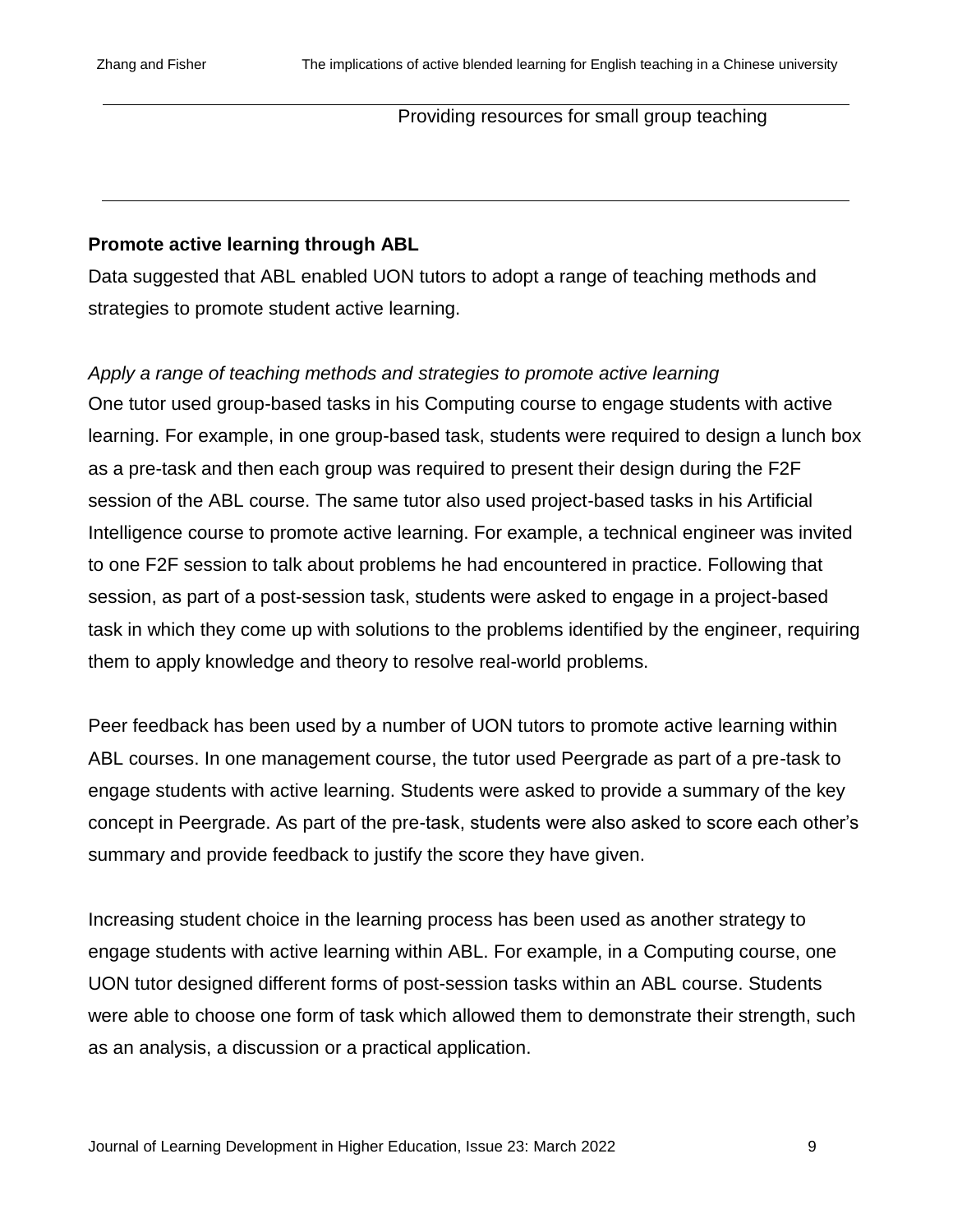Course redesign in alignment with ABL has encouraged the UON tutors to make active learning the top priority of student learning and enabled them to apply a range of teaching approaches and strategies in the design and delivery processes to promote student active learning.

#### *Use of technology and tools to promote active learning*

A variety of tools, such as Microsoft Forms and Perusall were used to promote active learning to take place at different stages of ABL. A number of examples are illustrated below.

One UON tutor used Microsoft Forms to design quizzes, questionnaires and polls for the presession tasks. For example:

'I uploaded the presentation and videos related to the topic on Blackboard VLE and gave the students one week to preview. I then designed a quiz on Microsoft Forms to test if students had understood.' (MR)

In an Introduction to Management course, the UON tutor used Perusall in the F2F stage to evaluate students' collaborative learning and classroom engagement. The tutor uploaded the courseware, texts and video link to Perusall. The students were then divided into groups of five for collaborative learning. Each member of the group was required to read the courseware, texts and watch the video. After reading and watching, each student can take notes, ask questions and make comments on the courseware, texts and video. After that, each student can see the notes, questions and comments made by other group members, make comments on other group members' notes and critical ideas, and answer questions from other group members. The tutor summarised the advantages of Perusall as follows:

'Perusall records and grades students' performance in collaborative learning and classroom engagement, for example, how many notes they took, how many questions they asked. So, it is a very useful tool in F2F stage.' (SS)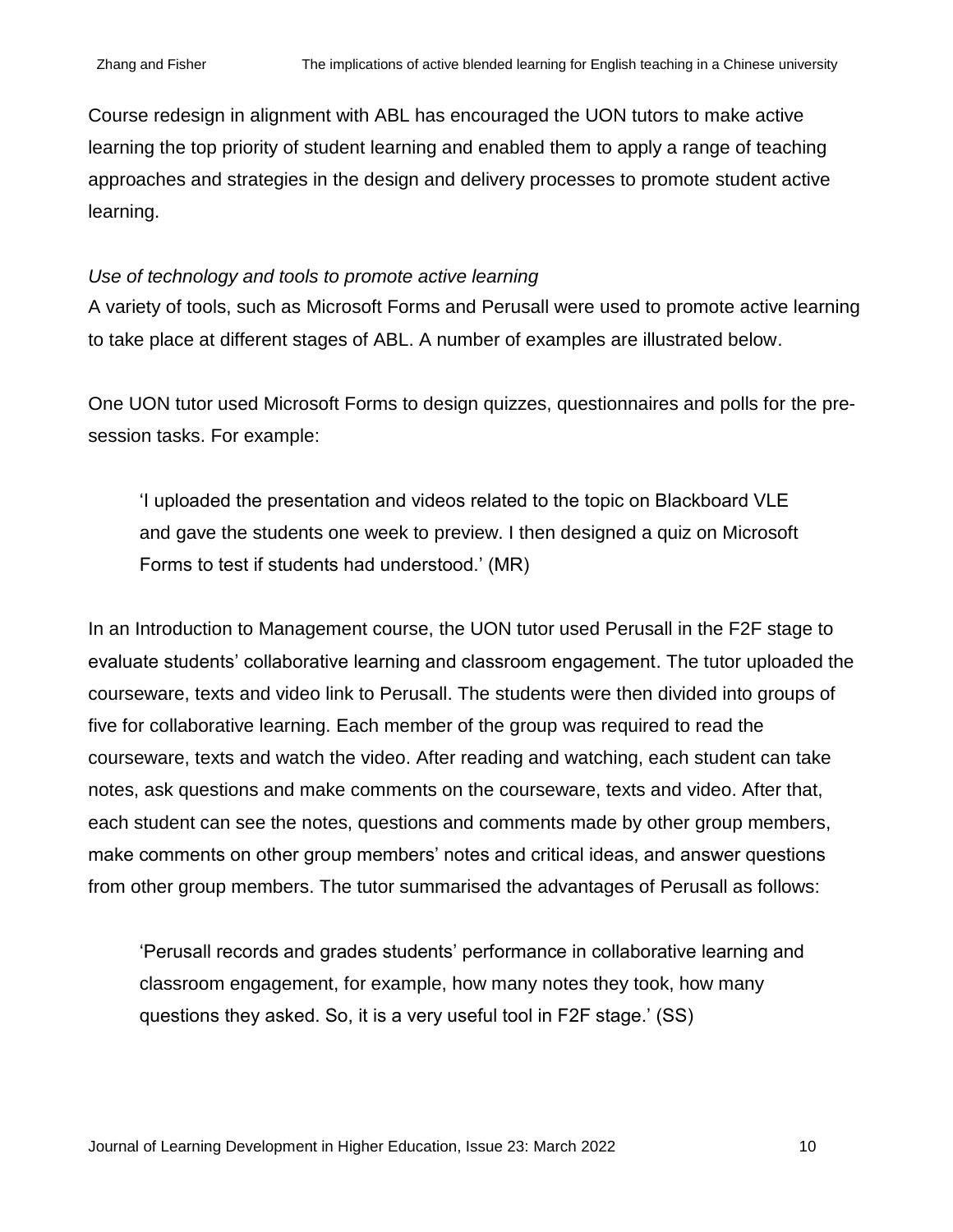Other tools such as Whatsapp and Skype were also widely used by UON tutors to communicate with the students.

The use of technology and tools within ABL environment has increased both teacher-student and student-student interactions, as well as the convenience and levels of interest in the learning process, so as to foster students' active learning.

#### **Issues of ABL**

Data also suggested that there have been some inevitable issues when using ABL.

#### *Student non-engagement*

Students' non-engagement is a major problem in the pre-session stage. For example, in an International Marketing course, students only completed the pre-session task when it was linked to assessment. The UON tutor summarised:

'The idea of designing pre-session tasks is perfect, but students have not been engaged well unless you grade or test them. If you go to a class and rely on students to complete pre-session tasks, your class will be destroyed.' (MR)

In addition, in an Education course, the students did not engage in the pre-session stage due to poor time management. The tutor described the students as follows:

'In my class, there are many mature students who have to balance family affairs and academic studies. As they are not good at time management, they do not always get enough time to go through the online content. They just go to the F2F class and listen.' (CD)

Furthermore, in the Introduction to Management course, the tutor delivered preview content and tasks on the platform, but fewer students completed the pre-class tasks due to the lack of technical skills and self-discipline.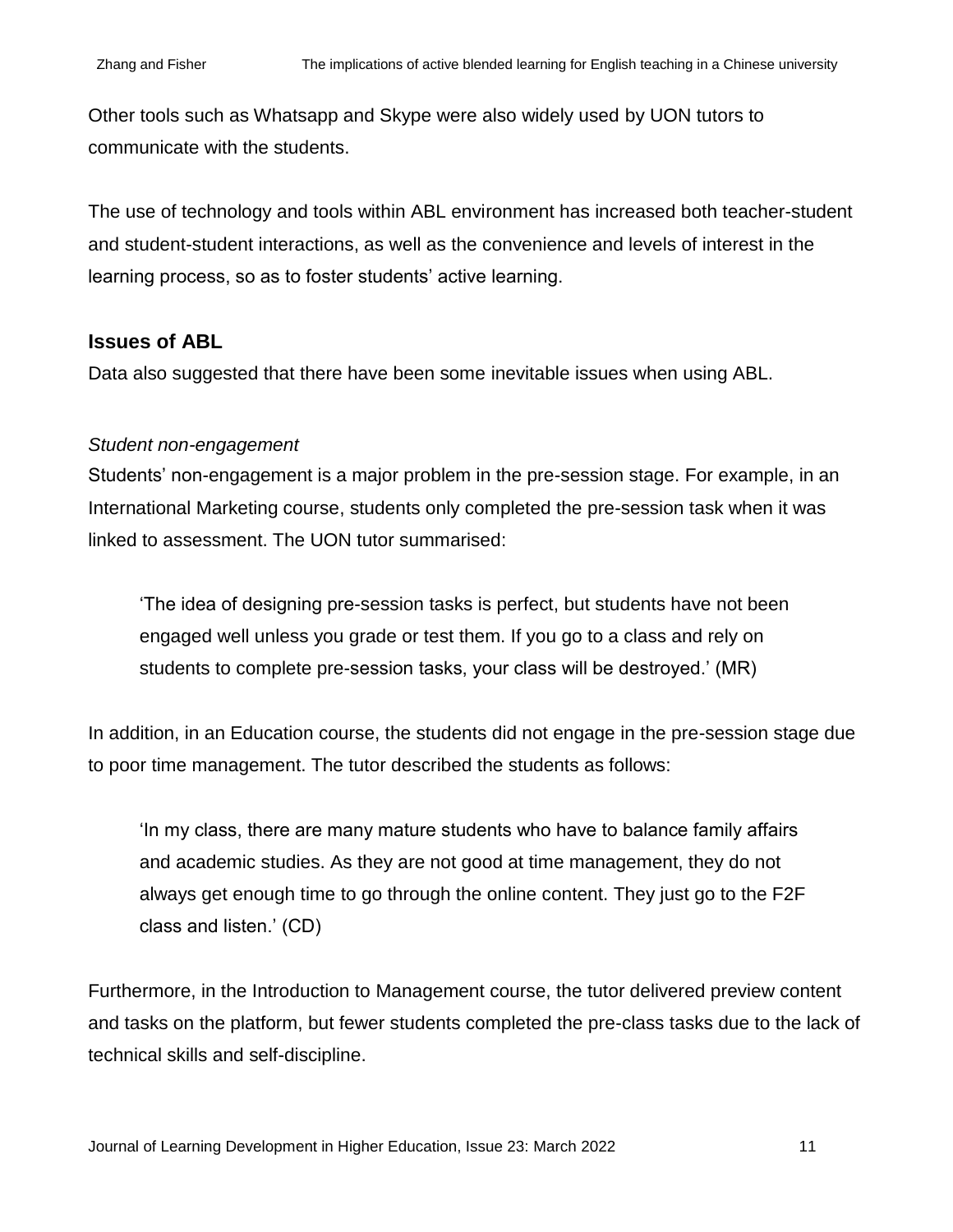Student engagement in the pre-session stage matters because it is the basis of the F2F learning. In the ABL environment, students' non-engagement in the pre-session had a negative impact on F2F learning, so this may be considered as a major challenge for the successful implementation of ABL.

### *Tutor's workload*

The tutor's increased workload is another challenge when using ABL. BL can place a physical burden on the tutors, in the sense that tutors' workload has increased to accommodate an increase in time dedicated to preparation and post-session feedback. A tutor commented on his heavy workload as follows:

'I have been very busy since the preparation of the course. In the pre-session stage, it took a lot of time to redesign the models and upload documents. In the post-session, I also need to give feedback to each student, which also takes a lot of time.' (MM)

Also, tutors have to repeat the same lectures two or three times, because a large class was divided into smaller classes. One UON tutor summarised:

'The class size is small in the ABL environment. I have more classes of the same module in a week. I have to repeat the class twice or even three times a week, increasing my workload.' (MC)

In short, the data indicate that course redesign in alignment with ABL required a high level of effort in terms of course preparation, course delivery and homework evaluation, thus posing a challenge for the tutors.

## **The importance of institutional support**

Successful implementation of ABL also requires support from the institution. The data revealed that institutional support should be provided in the following three ways: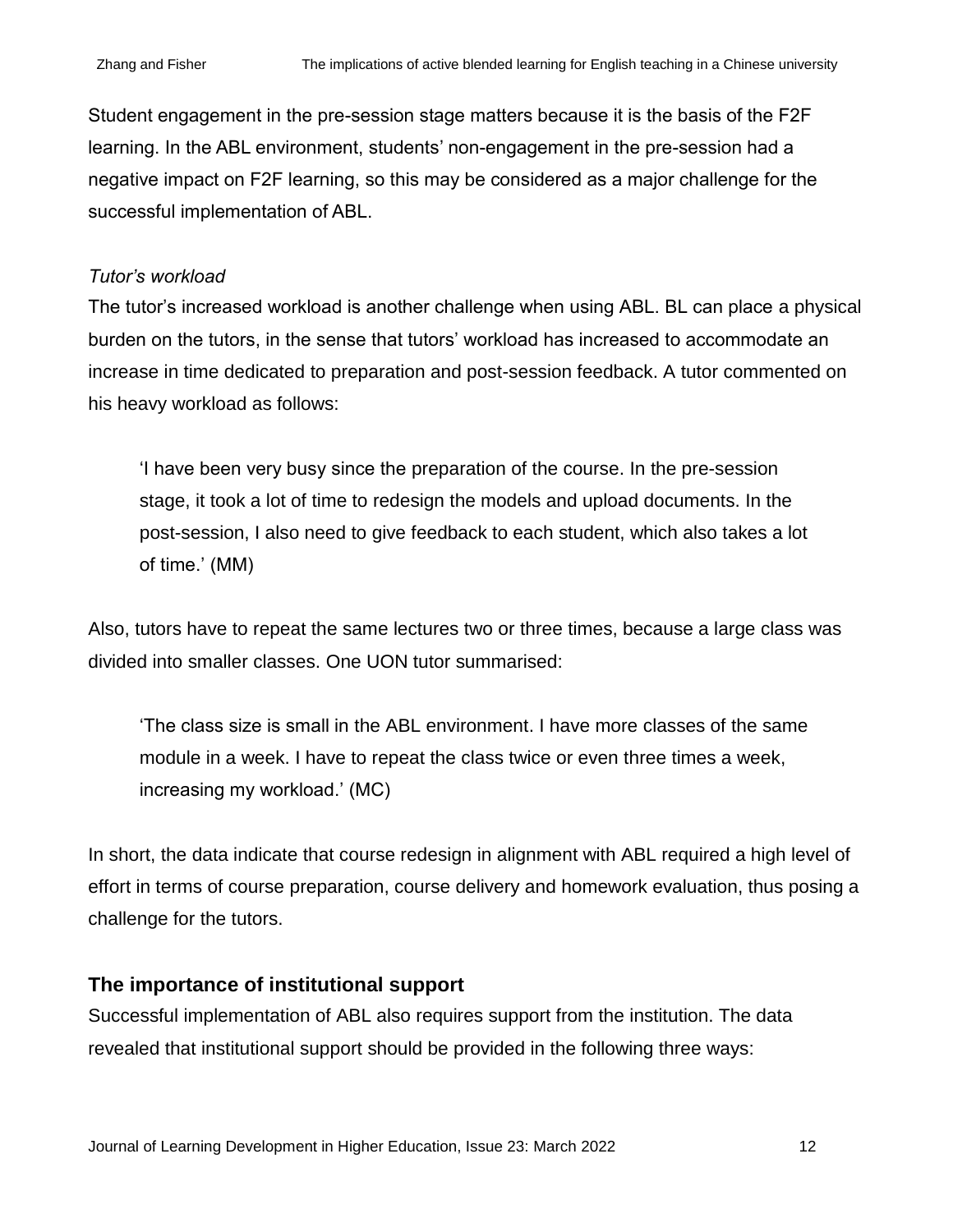### *Provision of staff development training*

Setting up workshops is a commonly accepted approach to provide staff training. Digital technology is a prerequisite for successful implementation of ABL, which requires tutors to constantly improve their digital literacy based on knowledge reserve and teaching skills. Workshops or seminars are important ways for tutors to acquire digital technologies. One HNU tutor suggested:

'Producing learning materials, interacting with students, and maintaining a BL environment all require a high level of technical skills that many tutors lack. As a result, tutors need to obtain technical training through workshops, seminars or regular training.' (YJ)

Workshops are helpful in improving tutor's pedagogical strategies and teaching skills, but also, most importantly, in establishing a friendly relationship between tutors. Through communication and cooperation, tutors can conduct peer observation, gain psychological support, share successful experiences and problems, and derive inspiration from their peers to generate new ideas.

In addition, 'the change of tutor's role' is another key aspect of staff training. Tutors not only transmit knowledge, but also engage in unique and creative work. Tutors therefore need to be transformed 'from sage on the platform to guide on the side' (King, 1993) and became professionals with multiple identities (facilitator, initiator, collaborator, service provider, supervisor, and so on.). One HNU tutor summed up the role change of tutor as follows:

'Teachers should change from 'a person who teaches' to an 'organiser', 'facilitator', 'guide' and 'assistant' to classroom activities and discussions, inspiring and encouraging students to form their own opinions through independent thinking.' (HY)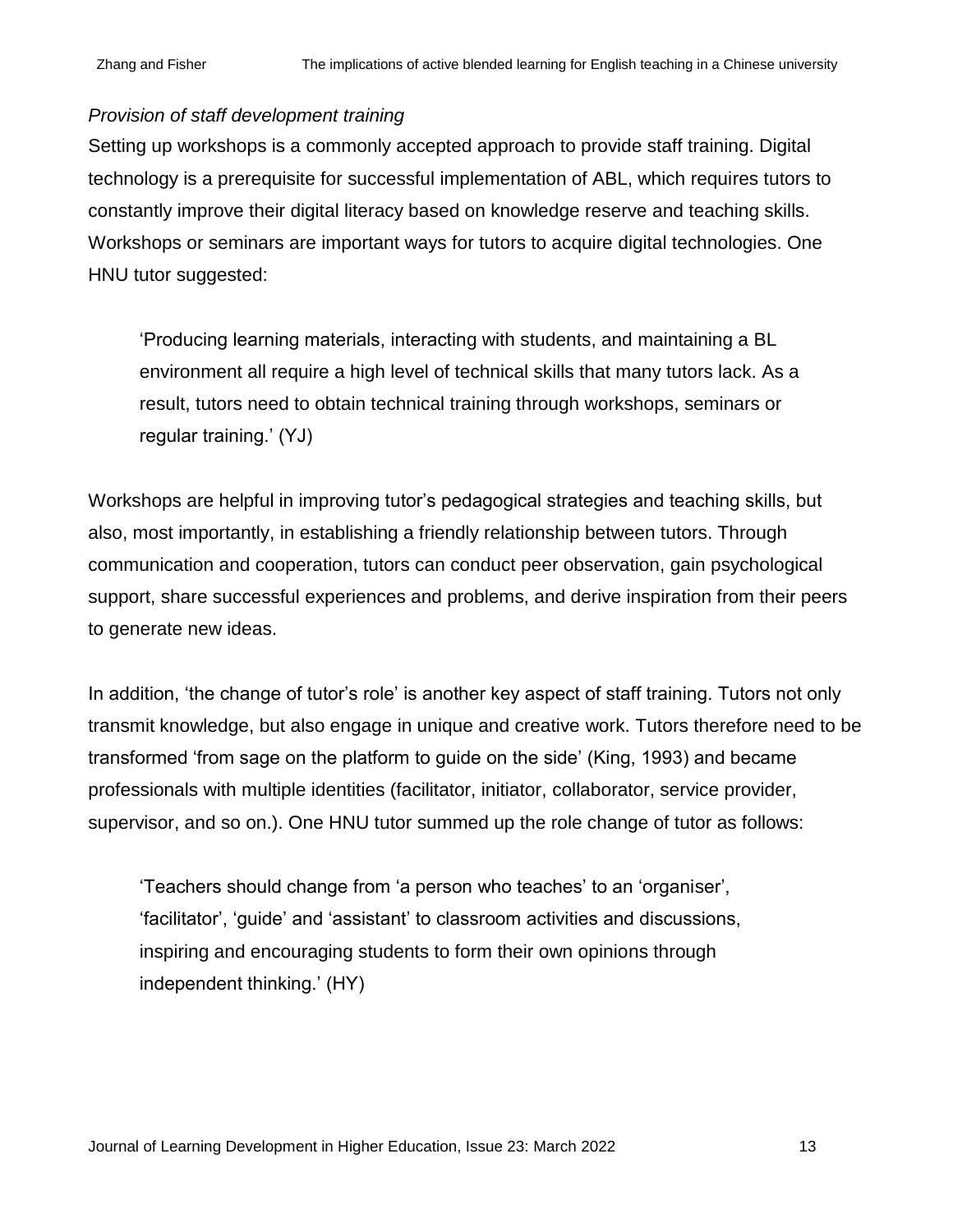Staff development training can help tutors improve their technical competence, enable them to receive support from their peers and establish long-term connections with each other, and help them to better achieve the transformation of roles.

### *Provision of a more robust technical infrastructure*

The successful implementation of ABL depends on a robust technical infrastructure. It may be observed that, up to now, HNU has not provided sufficient technical infrastructure so far. One tutor talked about her experience:

'We sometimes encountered network glitches at the F2F stage, which made the classroom activity unable to proceed. I believe that high-quality servers and sufficient bandwidth are both essential for the successful implementation of ABL.' (LJ)

Reliable multimedia equipment is also crucial. In a College English Listening and Speaking course, multimedia equipment problems frequently arise, which seriously affect the classroom effectiveness in the F2F stage. One HNU tutor mentioned:

'Some of the multimedia equipment of HNU is old and often breaks down in the F2F stage. The university should provide high-quality audio equipment, headphones and microphones for English Listening and Speaking classes.' (YJ)

All stages of ABL require technical infrastructure as essential, hence, institutions ought to endeavour to support the technical infrastructure.

### *Providing resources for teaching small groups*

Large classes are a typical feature of English classes in Chinese universities, which leads to less teacher-student interaction and difficulties in carrying out classroom activities. In a class debate, for example, the tutor divided 100 students into many groups and asked them to conduct a debate between two groups. Due to the large number of students, the tutor was unable to monitor the task or gauge the specific problems. The tutor noted that: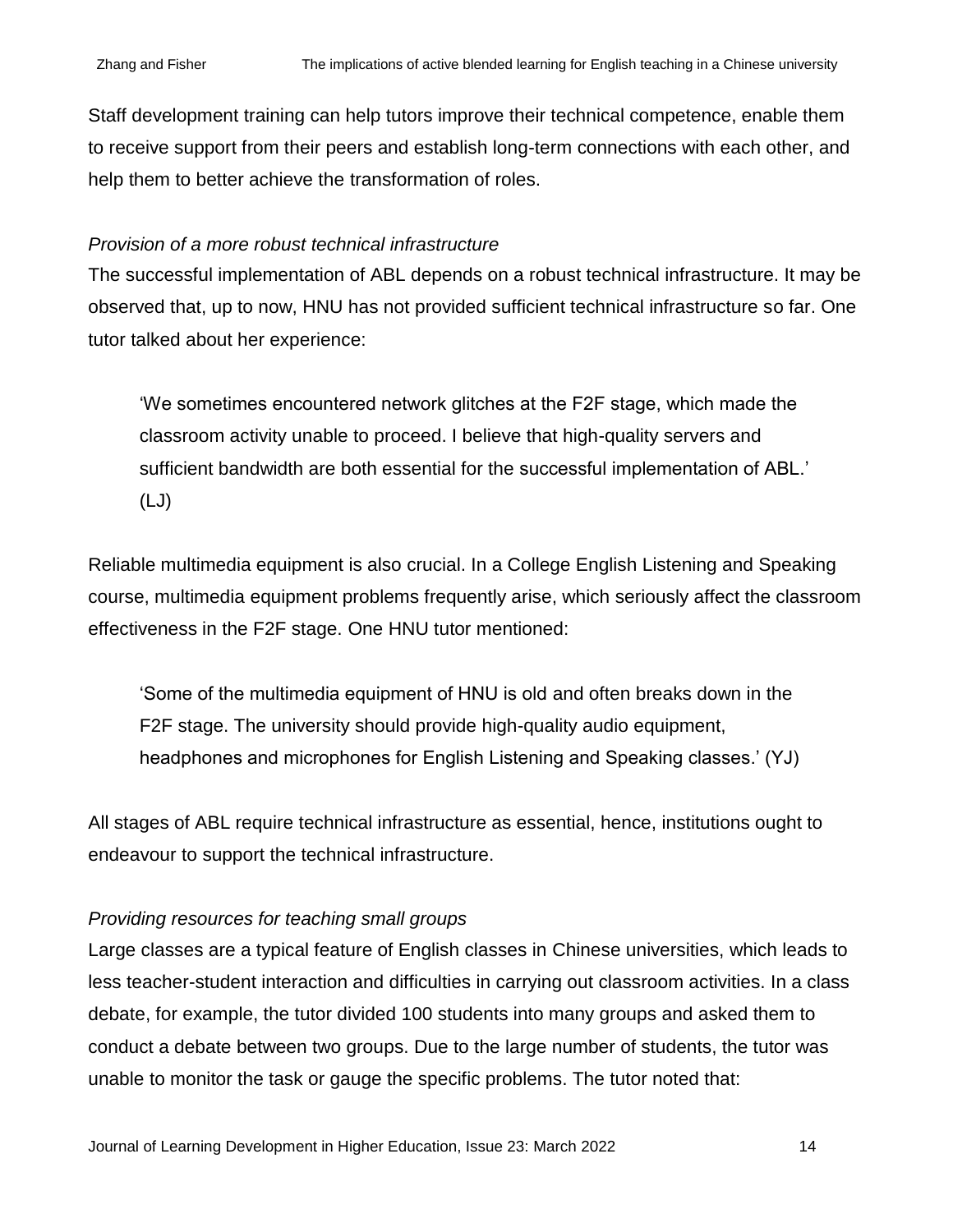'The class size is so large that many interactive tasks can be carried out but cannot be facilitated effectively. If we redesign our course adopting ABL, we should reduce class sizes to 20 or 30, making it much easier to design and organize in-class activities.' (DL)

As noted above, large classes also lead to less interaction between teachers and students. If the large class is divided into smaller classes, the tutor will be able to provide support to each student. One tutor stated the advantage of small classes:

'If there are 20 students in a class, each student will have more opportunities to speak in the F2F stage and the teacher will be able to pay attention to each student in all stages.' (HY)

Another way to solve the large class problem is to increase the number of tutors. Large classes can be divided into smaller classes or groups, depending on the student's learning level, and additional tutors assigned to each small class or group. In this way, the teacher can adopt a teaching method that is appropriate for each class or group. One tutor suggested:

'Every student is different. We should consider the students' ability to acquire knowledge. For example, divide a large class into small groups (classes) according to the level of study of the students. That means increasing the number of teachers and assigning different teachers to guide different groups (classes). Every teacher should design tasks and activities that are appropriate to the level of the students.' (LJ)

Smaller classes can thereby increase the interaction between students and teachers at the three stages of ABL and enhance the students' performance at the F2F stage. Furthermore, smaller classes support students at different levels of learning, thus improving each student's performance and achievements.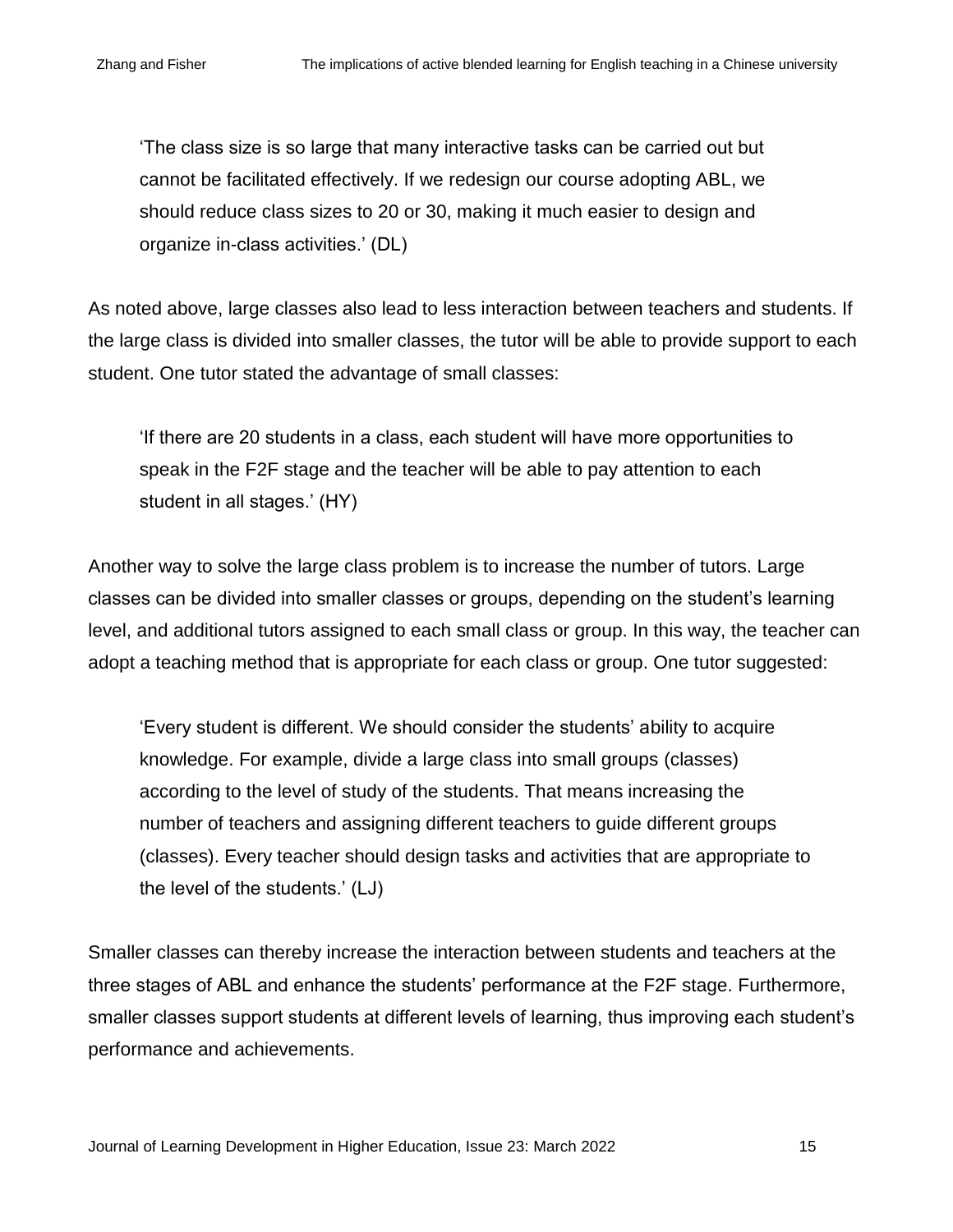## *Discussion*

In an ABL environment, UON tutors applied various teaching methods and strategies to promote active learning, such as designing various tasks, peer feedback, competitions, and increasing student choice. In addition, they have deployed a range of technologies and tools, for example, Peergrade, Kahoot, Microsoft Forms, Perusall, WhatsApp, and Skype within the ABL environment. In a previous study by Cummings et al. (2017), it has been observed that strategies, such as project-based tasks and peer feedback, can advance a tutor's skill in engaging students in active learning. By using a range of methods, strategies, and tools, it can be seen that ABL may successfully facilitate active learning. This finding is consistent with studies that have shown how blended learning has helped increase student motivation (Vaughan, 2007; Woltering et al., 2009) whilst also enhancing teacher-student interaction opportunities (Vaughan, 2007).

At the same time, however, the present study indicates that there are issues which may hinder the successful implementation of ABL. One of the problems identified by UON tutors is students' non-engagement during the pre-session stage, which may be caused by lack of self-discipline, poor time management skills or a lack of technical skills. This finding echoes a recent study by Rasheed et al. (2020), who note that the key challenges facing students are the challenges of self-regulation and the challenges of using learning technology. The increase in tutors' workload is considered another challenge within ABL, because tutors have to devote a lot of time to F2F classroom teaching, evaluating students' homework, course redesign, preparing blended learning materials, and interacting with students online. This finding is consistent with earlier studies by Gedik et al. (2013) and Alebaikan and Troudi (2010), who found that increasing the tutor's workload is a problem in terms of taking a lot of time developing digital content, learning new techniques and skills, and interacting with students when implementing blended learning.

The role of institutional support is also crucial in facilitating ABL and includes provision of staff development training, provision of a robust technical infrastructure and providing resources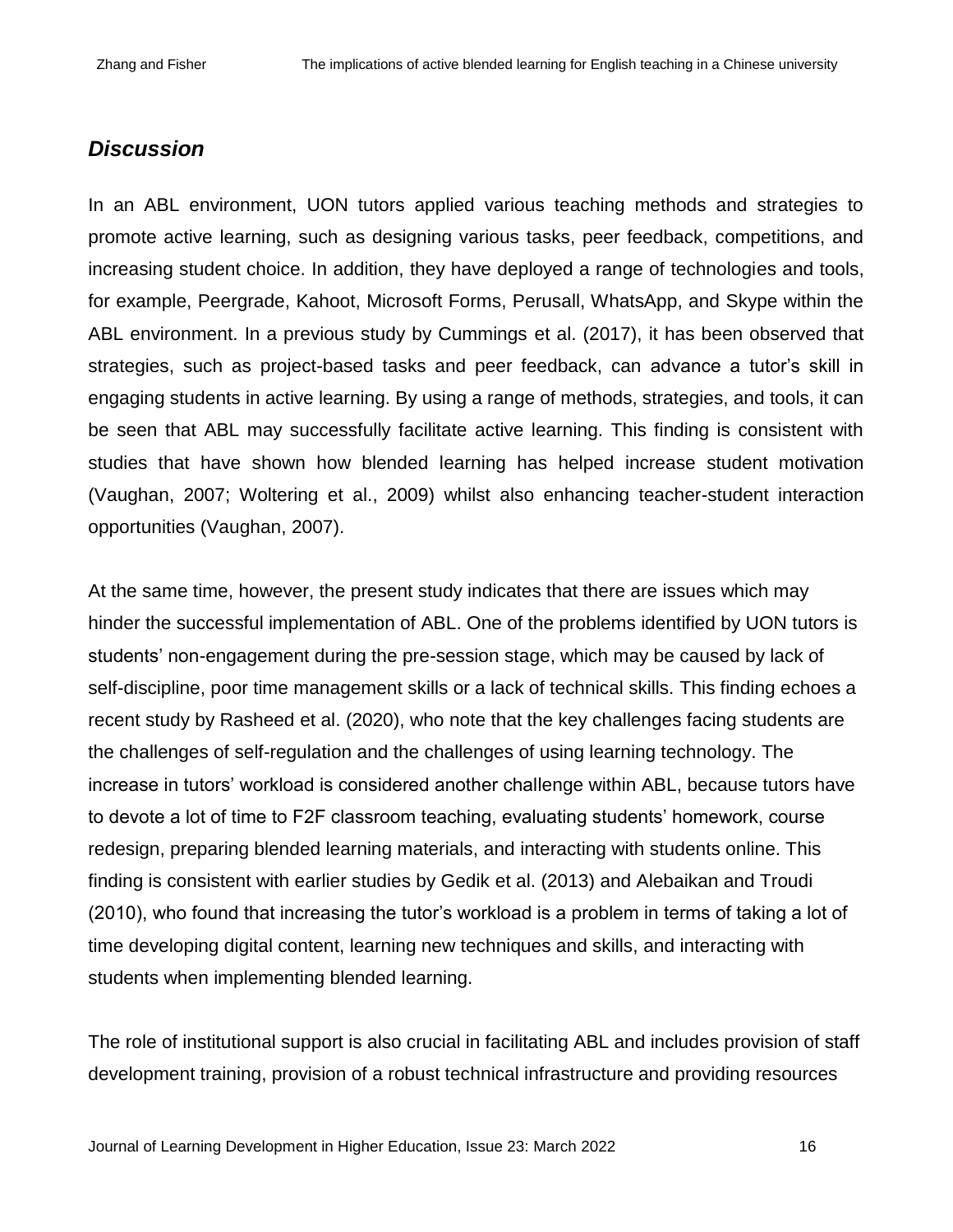for small group teaching. Staff development training can assist tutors in terms of improving their digital competence to ensure successful implementation of blended learning. This finding aligns with Owens (2012), who advised that, if this approach is to be powerful, explicit educational and technological staff improvement is indispensable. All phases of BL require a technology infrastructure to support them, so institutions should work to strengthen this aspect of the institution's infrastructure. In accordance with this finding, previous studies have demonstrated that adequate infrastructure is the foundation of an institution's ability to conduct blended learning (Niemiec and Otte, 2009; Graham et al., 2013; Moskal et al., 2013). Another finding of this paper is the value of providing additional resources for teaching small groups. By dividing a large class into smaller groups for instruction, or by introducing additional teachers to a large class, it is possible to increase student-teacher interaction in blended learning. It should be noted, however, that this finding has not been identified by tutors at HNU because large classes are a specific feature of College English teaching in Chinese universities.

The above findings have important implications for the provision of College English at HNU in the following ways: 1) At HNU, College English BL is still based on lecture-based blending in which tutors impart knowledge. To improve students' engagement in class, tutors should add various active and meaningful classroom activities so that BL can transform from lecturebased blending to task-based blending. 2) The existing policy of HNU lacks support for BL delivery of College English. HNU should consider providing incentives to BL adopters (Porter et al., 2014), which may include increasing the weight of BL courses in workload calculations, allowing tutors to hire teaching assistants (Garrison and Vaughan, 2013), and providing funding for BL. 3) Professional development is an important factor in promoting BL. Hence, HNU administrators should organise staff workshops to enhance communication between tutors, and conduct tutor training and encourage them to use teaching strategies to promote BL teaching, so as to promote students' learning development. 4) In terms of infrastructure, the deployment of the necessary technical infrastructure, such as quality servers, sufficient bandwidth, is critical to the effective adoption of BL. Therefore, it is imperative for HNU to provide tutors and students with the centralised technical infrastructure necessary to adopt BL effectively. 5) The delivery of lectures to large numbers of students is a typical problem in the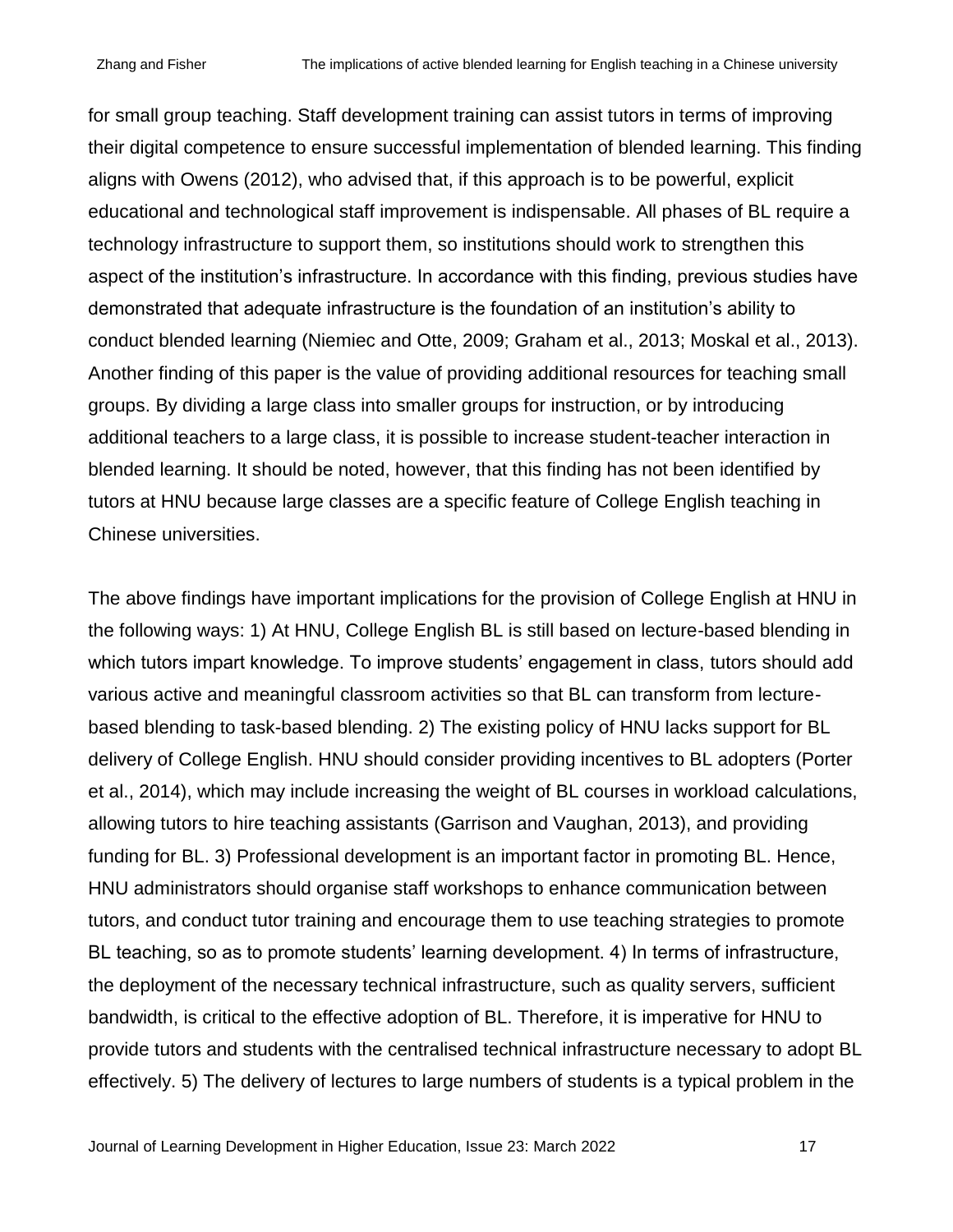delivery of BL in College English in China, which inevitably creates a distance between students and tutors. HNU should therefore reduce class sizes or increase the number of tutors for large classes to facilitate the interaction between tutors and students thereby ensuring that tutors can better meet students' personalised needs.

Although this study has achieved its aims, there are some limitations. The first limitation is that the study was based on interviews with 20 teachers, 10 from UON and 10 from HNU, which might not represent the majority of the tutors in the two universities. Therefore, the data might not be sufficiently generalisable. Another limitation is that interviewees are College English teachers in HNU and general teachers in UON. This led to a decrease in meaningful data, which increased the difficulty of data analysis. It is suggested that future research should: (1) increase the number of interviewees in order to obtain more adequate data; (2) recruit interviewees who teach the same or similar subject as far as possible.

## *Conclusion*

The purpose of this paper is to explore how the ABL practices developed at UON can guide the BL design of English Teaching curriculum in HNU to enable a more active learning experience in both online and F2F learning. The implication from the findings reported in the study is that, if BL is to be implemented successfully in College English Courses in HNU in a way that promotes student motivation, the university needs to provide support in 5 areas: pedagogical design, policy, staff development, technical infrastructure and small class sizes.

In order to promote students' learning development, institutions and teachers should strive to provide blended and student-centred learning opportunities for students. The research findings provide guidelines on the design and implementation of College English BL practice in HNU. Moreover, it is anticipated that the findings of this study may shed light on some issues relating to BL in other disciplines at HNU, such as business, education, management, Chinese literature, and provide references for future research.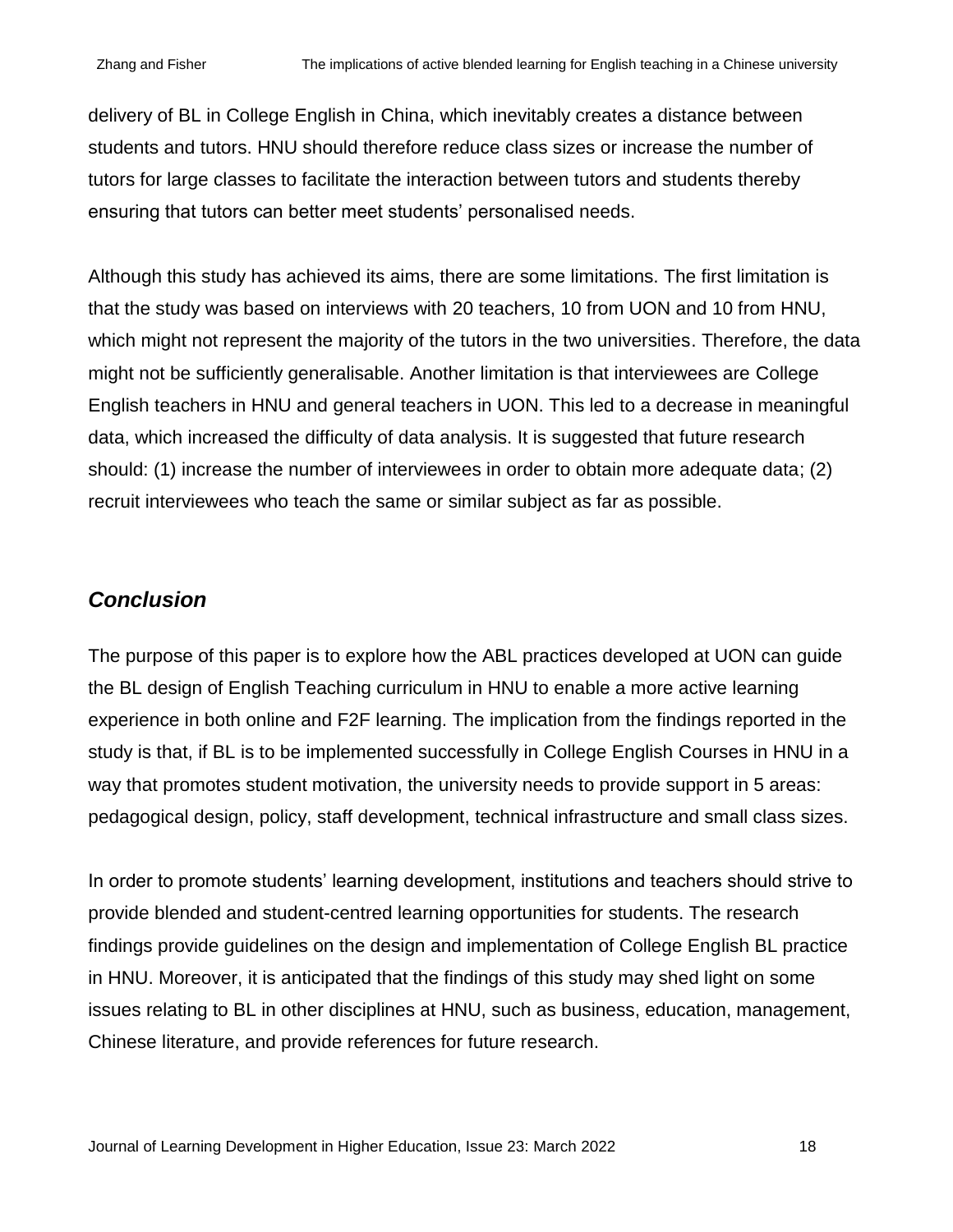## *Acknowledgements*

The authors would like to thank Ale Armellini and Ming Nie for offering their suggestions.

## *Funding*

The research is generously supported by the research foundation of the China Scholarship Council [grant numbers 201900790004].

## *References*

- Alebaikan, R. and Troudi, S. (2010) 'Blended learning in Saudi universities: challenges and perspectives'. *ALT-J*, 18(1), pp.49-59. <https://doi.org/10.1080/09687761003657614>
- Al Zumor, A.W.Q., Al Refaai, I.K., Eddin, E.A.B. and Al-Rahman, F.H.A. (2013) 'EFL Students' Perceptions of a Blended Learning Environment: Advantages, Limitations and Suggestions for Improvement'. *English Language Teaching*, 6(10), pp.95-110. <https://doi.org/10.5539/elt.v6n10p95>
- Braun, V. and Clarke, V. (2006) 'Using thematic analysis in psychology'. *Qualitative Research in Psychology*, 3(2), pp.77-101.<https://doi.org/10.1191/1478088706qp063oa>
- Castro, R. (2019) 'Blended learning in higher education: Trends and capabilities'. *Education and Information Technologies*, 24(4), pp.2523-2546. [https://doi.org/10.1007/s10639-](https://doi.org/10.1007/s10639-019-09886-3) [019-09886-3](https://doi.org/10.1007/s10639-019-09886-3)
- Clark, D.B. and Sampson, V. (2008) 'Assessing dialogic argumentation in online environments to relate structure, grounds, and conceptual quality'. *Journal of Research*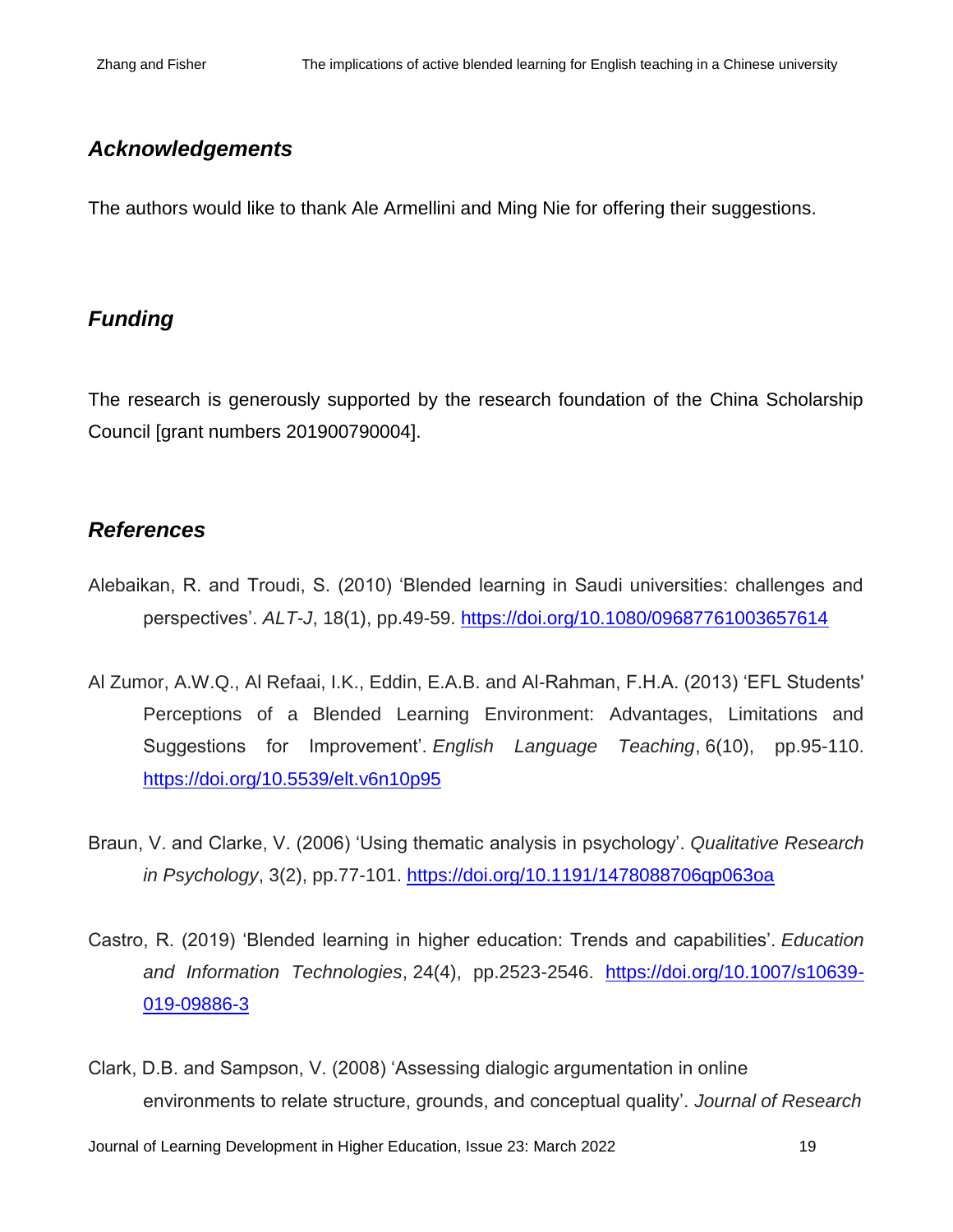*in Science Teaching: The Official Journal of the National Association for Research in Science Teaching*, 45(3), pp.293-321.<https://doi.org/10.1002/tea.20216>

- Conrad, R. M., and Donaldson, J. A. (2004) 'Engaging the online learner: Activities and resources for creative instruction'. San Francisco, CA: Jossey-Bass.
- Cummings, C., Mason, D., Shelton, K. and Baur, K. (2017) 'Active learning strategies for online and blended learning environments'. In *Flipped instruction: breakthroughs in research and practice* (pp. 58-82). IGI Global. [https://doi.org/10.4018/978-1-5225-](https://doi.org/10.4018/978-1-5225-1803-7.ch006) [1803-7.ch006](https://doi.org/10.4018/978-1-5225-1803-7.ch006)
- De Wever, B., Schellens, T., Van Keer, H. and Valcke, M. (2008) 'Structuring asynchronous discussion groups by introducing roles: Do students act in line with assigned roles?'. *Small Group Research*, 39(6), pp.770-794. <https://doi.org/10.1177/1046496408323227>
- Dziuban, C., Hartman, J, Juge, F, Moskal, P, and Sorg, S. (2006) 'Blended learning enters the mainstream', pp.195–208, in Bonk, C.J. and Graham, C.R. (eds.) *The handbook of blended learning: Global perspectives, local designs*,. San Francisco, CA: Pfeiffer Publishing.
- Garrison, D. R. and Kanuka, H. (2004). 'Blended learning: Uncovering its transformative potential in higher education.' *The internet and higher education*, 7(2), pp. 95-105. <https://doi.org/10.1016/j.iheduc.2004.02.001>
- Garrison, D.R. and Vaughan, N.D. (2013). 'Institutional change and leadership associated with blended learning innovation: Two case studies'. *The internet and higher education*, 18, pp.24-28.<https://doi.org/10.1016/j.iheduc.2012.09.001>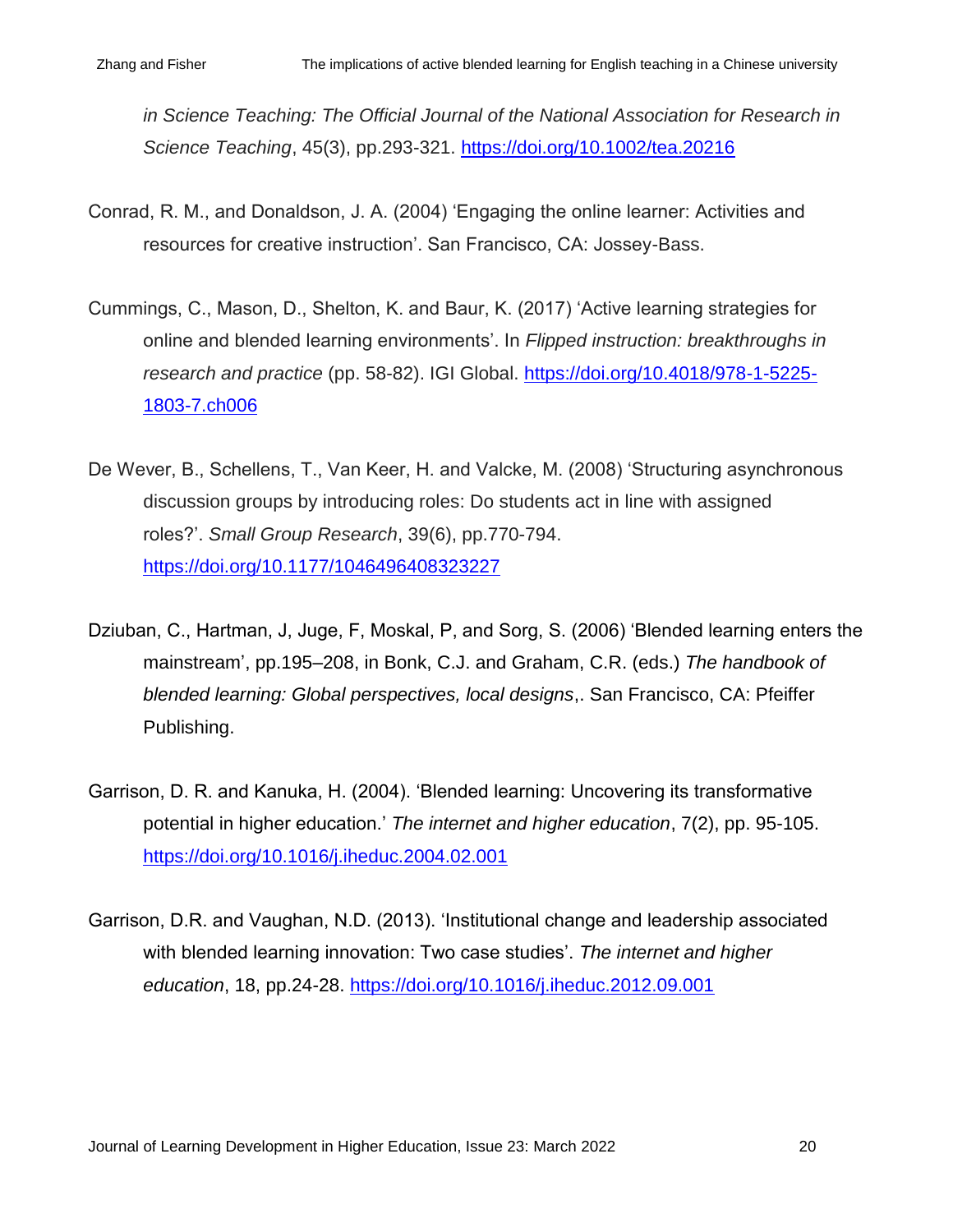- Gedik, N., Kiraz, E. and Ozden, M.Y. (2013). 'Design of a blended learning environment: Considerations and implementation issues'. *Australasian Journal of Educational Technology*, 29(1). pp. 1-19.<https://doi.org/10.14742/ajet.6>
- Ghazizadeh, T. and Fatemipour, H. (2017). The effect of blended learning on EFL learners' reading proficiency. *Journal of Language Teaching and Research*, 8(3), p. 606. <https://doi.org/10.17507/jltr.0803.21>
- Graham, C.R. (2013). 'Emerging practice and research in blended learning', pp. 333-350, in Moore, M. G. (ed.), *Handbook of distance education.* London: Routledge.
- Graham, C.R., Woodfield, W. and Harrison, J.B. (2013). 'A framework for institutional adoption and implementation of blended learning in higher education'. *The internet and higher education*, 18, pp.4-14.<https://doi.org/10.1016/j.iheduc.2012.09.003>
- Hara, N. and Kling, R. (2000). 'Students' distress with a web-based distance education course: An ethnographic study of participants' experiences'. *Information, Communication, and Society*, 3(4), pp. 557–579. <https://doi.org/10.1080/13691180010002297>
- Hanson, K., and Carlson, B. (2005). 'Effective access teachers' use of digital resources in STEM teaching', *Education Development Center, Inc*.
- Kenney, J., and Newcombe, E. (2010). 'Adopting a blended learning approach: Challenges encountered and lessons learned in an action research study'. *Journal of Asynchronous Learning Networks*, 15(1), pp. 45-57. <https://doi.org/10.24059/olj.v15i1.182>
- King, A. (1993). 'From sage on the stage to guide on the side'. *College teaching*, 41(1), pp.30- 35.<https://doi.org/10.1080/87567555.1993.9926781>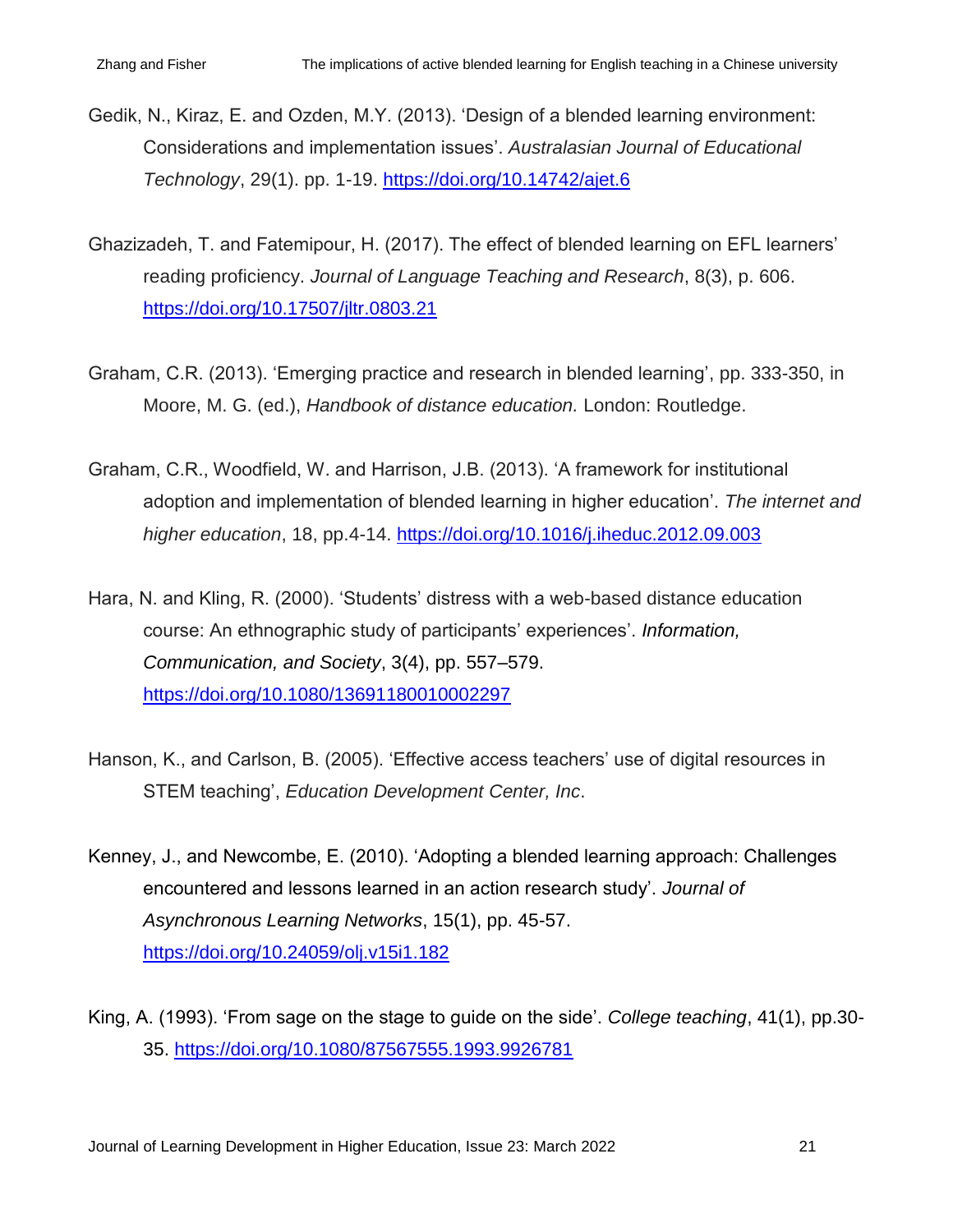- Kliger, D. and Pfeiffer, E., 2011. Engaging students in blended courses through increased technology. *Journal of Physical Therapy Education*, 25(1), pp.11-14. <https://doi.org/10.1097/00001416-201110000-00003>
- Lim, D.H. and Morris, M.L. (2009). 'Learner and instructional factors influencing learning outcomes within a blended learning environment'. *Journal of Educational Technology and Society*, 12(4), pp.282-293. [https://www.j-ets.net/collection/published-issues/12\\_4](https://www.j-ets.net/collection/published-issues/12_4) (Accessed: 28 February 2022)
- López-Pérez, M.V., Pérez-López, M.C. and Rodríguez-Ariza, L., 2011. Blended learning in higher education: Students' perceptions and their relation to outcomes. *Computers & education*, 56(3), pp.818-826. <https://doi.org/10.1016/j.compedu.2010.10.023>
- Lotrecchiano, G.R., McDonald, P.L., Lyons, L., Long, T. and Zajicek-Farber, M. (2013). 'Blended learning: strengths, challenges, and lessons learned in an interprofessional training program'. *Maternal and child health journal*, 17(9), pp.1725-1734. <https://doi.org/10.1007/s10995-012-1175-8>
- Mergendoller, J.R., Maxwell, N.L. and Bellisimo, Y. (2006). The effectiveness of problembased instruction: A comparative study of instructional methods and student characteristics. *Interdisciplinary Journal of Problem-based Learning*, 1(2), p.49-69. <https://doi.org/10.7771/1541-5015.1026>
- Moskal, P., Dziuban, C. and Hartman, J. (2013). 'Blended learning: A dangerous idea?'. *The Internet and Higher Education*, 18, pp.15-23. <https://doi.org/10.1016/j.iheduc.2012.12.001>
- Niemiec, M. and Otte, G. (2009). 'An administrator's guide to the whys and hows of blended learning'. *Journal of Asynchronous Learning Networks*, 13(1), pp.19-30. <https://doi.org/10.24059/olj.v13i1.1674>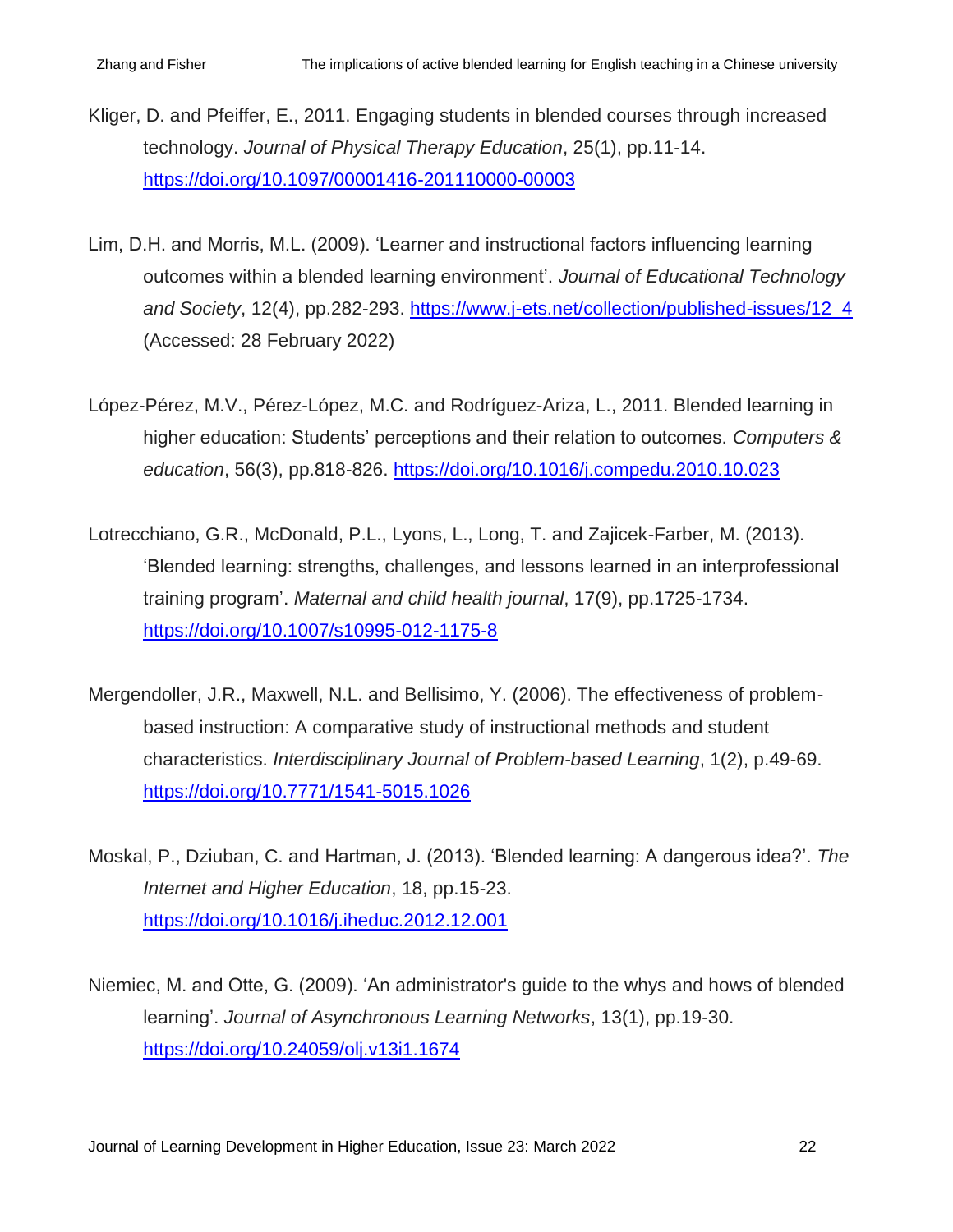- O'Toole, J.M. and Absalom, D.J. (2003). 'The impact of blended learning on student outcomes: Is there room on the horse for two?'. *Journal of Educational Media*, 28(2-3), pp.179-190.<https://doi.org/10.1080/1358165032000165680>
- Owens, T. (2012). 'Hitting the nail on the head: The importance of specific staff development for effective blended learning'. *Innovations in Education and Teaching International*, 49(4), pp.389-400. <https://doi.org/10.1080/14703297.2012.728877>
- Padilla Rodriguez, B. C., and Armellini, A. (2021). *Cases on Active Blended Learning in Higher Education*. IGI Global. <https://doi.org/10.4018/978-1-7998-7856-8.ch001>
- Penuel, W.R. and Means, B. (2000). 'Designing a performance assessment to measure students' communication skills in multi-media-supported, project-based learning'. In *Annual Meeting of the American Educational Research Association, New Orleans*.
- Porter, W.W., Graham, C.R., Spring, K.A. and Welch, K.R.(2014). 'Blended learning in higher education: Institutional adoption and implementation'. *Computers & Education*, 75, pp.185-195.<https://doi.org/10.1016/j.compedu.2014.02.011>
- Rasheed, R.A., Kamsin, A. and Abdullah, N.A. (2020). 'Challenges in the online component of blended learning: A systematic review'. *Computers & Education*, 144, p.103701. <https://doi.org/10.1016/j.compedu.2019.103701>
- Rodrigo, C., Delgado, J.L. and Vega, J. (2010). 'Using interactive videoconference to promote active learning in a blended learning environment'. In *2010 10th IEEE International Conference on Advanced Learning Technologies* (pp. 658-662). IEEE.
- Shih, R.C. (2011). 'Can Web 2.0 technology assist college students in learning English writing? Integrating Facebook and peer assessment with blended learning'. *Australasian Journal of Educational Technology*, 27(5). <https://doi.org/10.14742/ajet.934>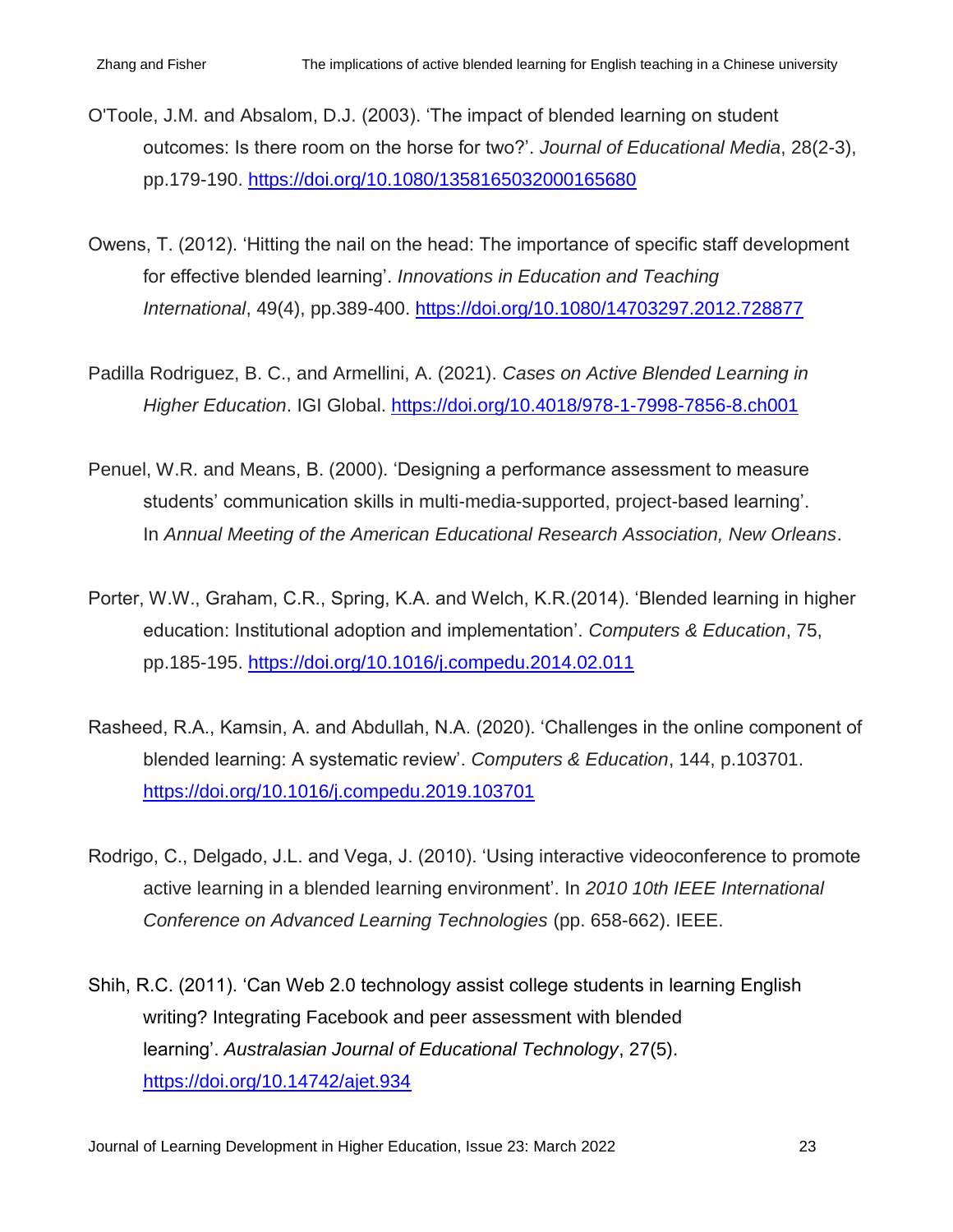- Singh, H. (2003). 'Building effective blended learning programs', *Educational Technology*, 43(6), pp. 51-54. <https://www.jstor.org/stable/44428863> (Accessed: 4 March 2022)
- Tang, C.M. and Chaw, L.Y. (2016). 'Digital Literacy: A prerequisite for effective learning in a blended learning environment?'. *Electronic Journal of E-learning*, 14(1), pp.54-65. <https://academic-publishing.org/index.php/ejel/article/view/1743> (Accessed: 28 February 2022)
- Toth, M., Foulger, T.S. and Amrein-Beardsley, A., (2008). 'Post-implementation Insights about a Hybrid Degree Program'. *TechTrend*, 52(3), pp.76-80.
- Vaughan, N. (2007). 'Perspectives on blended learning in higher education'. *International Journal on E-learning*, 6(1), pp.81-94. <https://www.learntechlib.org/primary/p/6310/> (Accessed: 28 February 2022)
- Wishart, J.M., Oades, C.E. and Morris, M., 2007. 'Using online role play to teach internet safety awareness'. *Computers & Education*, 48(3), pp.460-473. <https://doi.org/10.1016/j.compedu.2005.03.003>
- Woltering, V., Herrler, A., Spitzer, K. and Spreckelsen, C. (2009). 'Blended learning positively affects students' satisfaction and the role of the tutor in the problem-based learning process: results of a mixed-method evaluation'. *Advances in Health Sciences Education*, 14(5), pp.725-738.<https://doi.org/10.1007/s10459-009-9154-6>

## *Author details*

Huan Zhang is a Lecturer in the Faculty of International Studies at Henan Normal University in China. Her research interests are Blended Learning and College English Teaching.